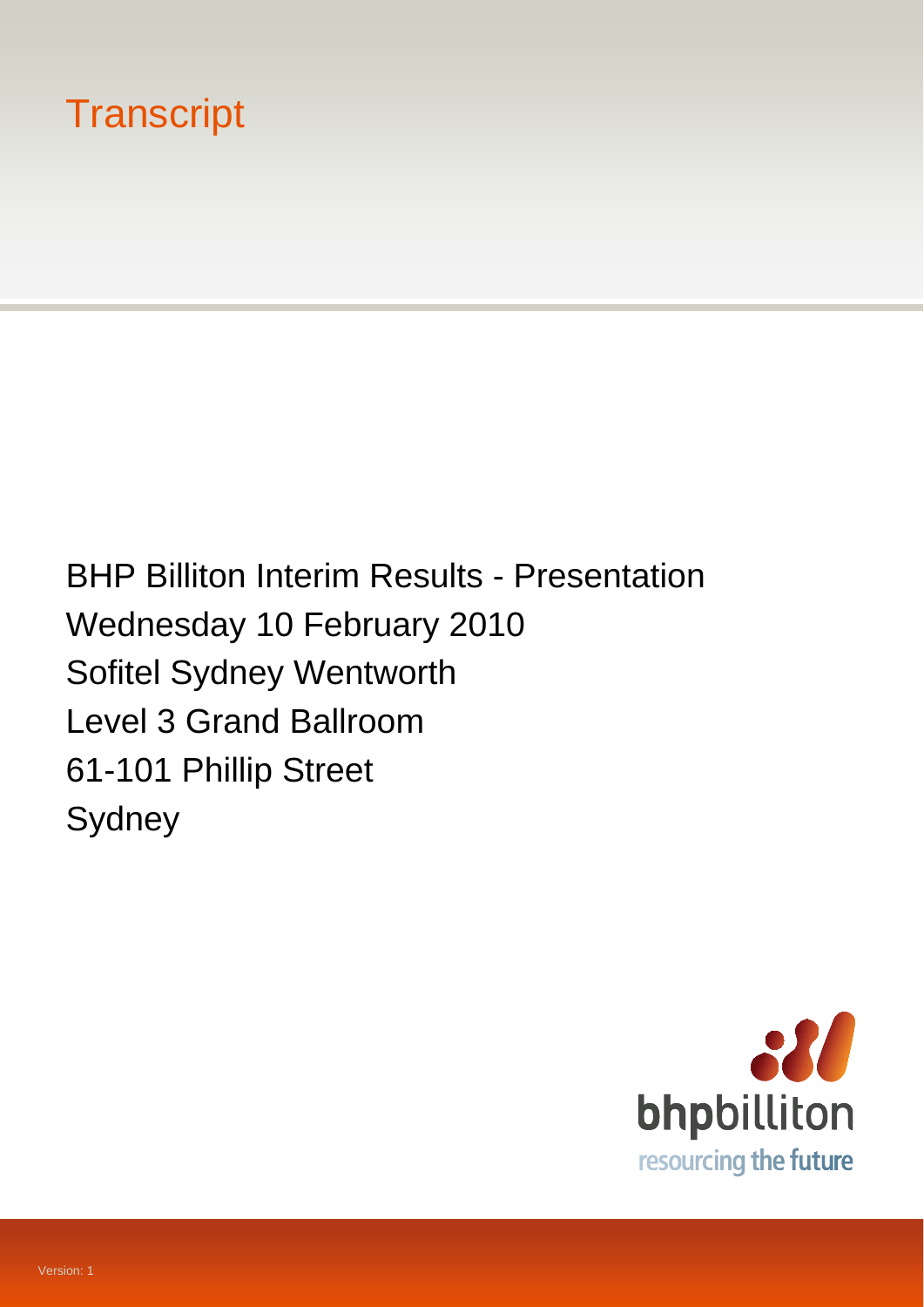

## **1. CEO's Address - Marius Kloppers**

#### **Introduction**

Ladies and gentlemen, welcome to today's presentation of BHP Billiton's interim results for the six months ended December 2009. I usually get this wrong, but I'm speaking to you today from Sydney. Alex is in London and we are very happy to be here.

Before I start today, I would like to point you to the disclaimer and remind you of its importance in relation to today's presentation. I will start by giving you a brief overview of our results. I will then hand over to Alex who will take you through the detail of the financial performance and then I'll come back and talk to you a little bit about our views on the macro economic environment and I also want to share a few words with you about our strategy and plans.

#### **Financial Results**

During the December 2009 half year we did see a strong recovery in demand and prices for most of our commodities, compared to the first half of calendar year 2009. The rally in prices and demand was driven by strong recoveries in China and India and lately by a start of restocking in the developed economies. However, we do want to note that this run up in demand depends on government stimulus and low interest rates in both the OECD, as well as in China.

Before turning to our financial results I do want to point out that while commodity prices have generally recovered, compared to the first half of the calendar year, they are still lower than the comparable reporting period which we report against, which is the second half of the 2008 calendar year.

And mainly on the back of these lower prices, compared to the comparable period, our Underlying EBITDA for the half was down 22 percent to US\$10.8 billion dollars, Underlying EBIT down 28.5 percent to US\$8.5 billion dollars, and apart from prices, which you will see in Alex's presentation was a big driver of these variances, exchange rates with stronger producer currencies was another strong driver of variance. Attributable profit for the half was US\$5.7 billion dollars before exceptional items, down 7 percent.

Our balance sheet remains strong. Gearing is up a little bit over the last period, but we are standing at 15 percent, a very comfortable level of gearing. Today we announce that we have increased our dividend to 42 US dollar cents per share, an increase of a one cent share over the last period, continuing our progressive dividend policy. Given the volatile trading environment that we had over the 12 months preceding, we are very pleased with these results.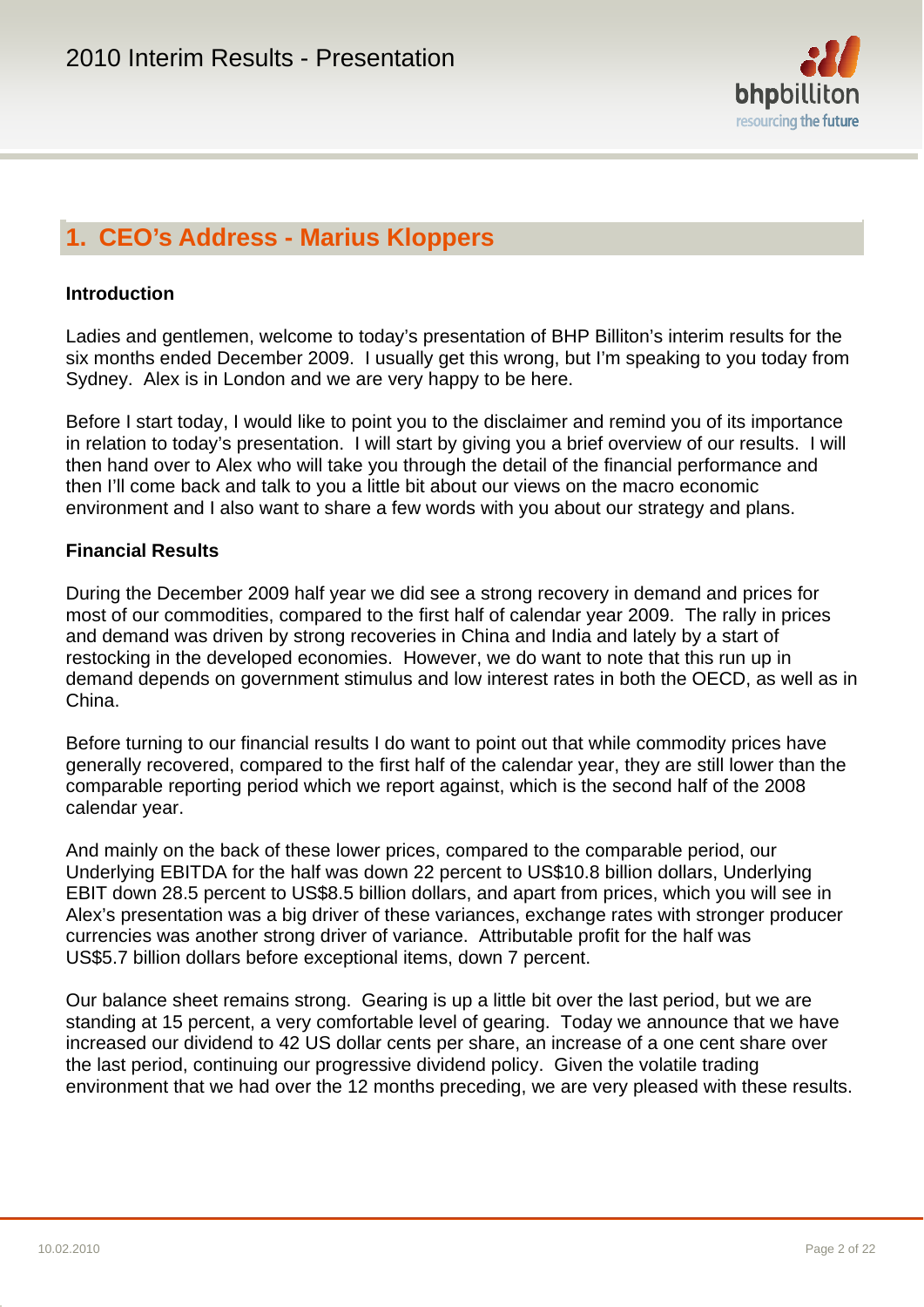

#### **Operating Performance**

In addressing our performance I would like to, as I always do, start with safety. I am saddened to report that during the current financial year we have had four fatalities; each one of these a tragic testament to the fact that we have risks in our business, and an important reminder that we can never let up on our quest for zero harm. We have always maintained that any injury is avoidable. I truly believe this to be the case. I am happy to report that we are making progress and that the number of injuries at our operations reduced by 30 percent over the comparable period, continuing a long-term trend of improvement in injury rates. The safety of our people will always continue to be our highest priority.

On an operational level the recovery in demand that I spoke about meant that we achieved strong results in many of our commodities, driven by good operating performance in existing assets, as well as volume growth from new assets. During the half year, we delivered first production from three major products, in iron ore, alumina and energy coal. Pleasingly, we produced record results or record production results in two of our largest businesses, Petroleum and Iron Ore.

We continue to simplify the portfolio which led to the announced sales of the Yabulu and Ravensthorpe nickel businesses and the exit from the bauxite and alumina businesses in Suriname. I want to note that the restructuring of our nickel portfolio is now complete, and as you can see from the results, leaving us with a much simpler and stronger nickel business. Now let me hand over to Alex and then I will come back after Alex has spoken to us about the financial results.

### **2. CFO's Address: Alex Vanselow**

Thank you, Marius. I am delighted to be presenting today what is described as a very clean and solid set of results. As Marius said earlier, and I am going to re-stress, the last six months was marked by a strong rally in prices for most of our commodities on the back of a recovery in demand. However, the realised price for most of our products were lower than those achieved in the December 2008 half year.

#### **Underlying EBIT Analysis Half Year Ended Dec 2009 vs Dec 2008**

So for the December 2009 half year the main negative impacts were lower realised prices and the effect of a weaker US dollar in our cost. Partially offsetting these negative impacts was our continued focus on quality growth and the rigorous cost control across the business. A strong operating performance, cost control and continued project execution contributed to Underlying EBIT by more than \$2 billion.

Through the ongoing investment in large-scale projects we are well positioned to continue to capitalise on the growing demand for our products. Volume growth was particularly strong for Petroleum and Iron Ore, in which we have successfully delivered 26 projects since 2001. This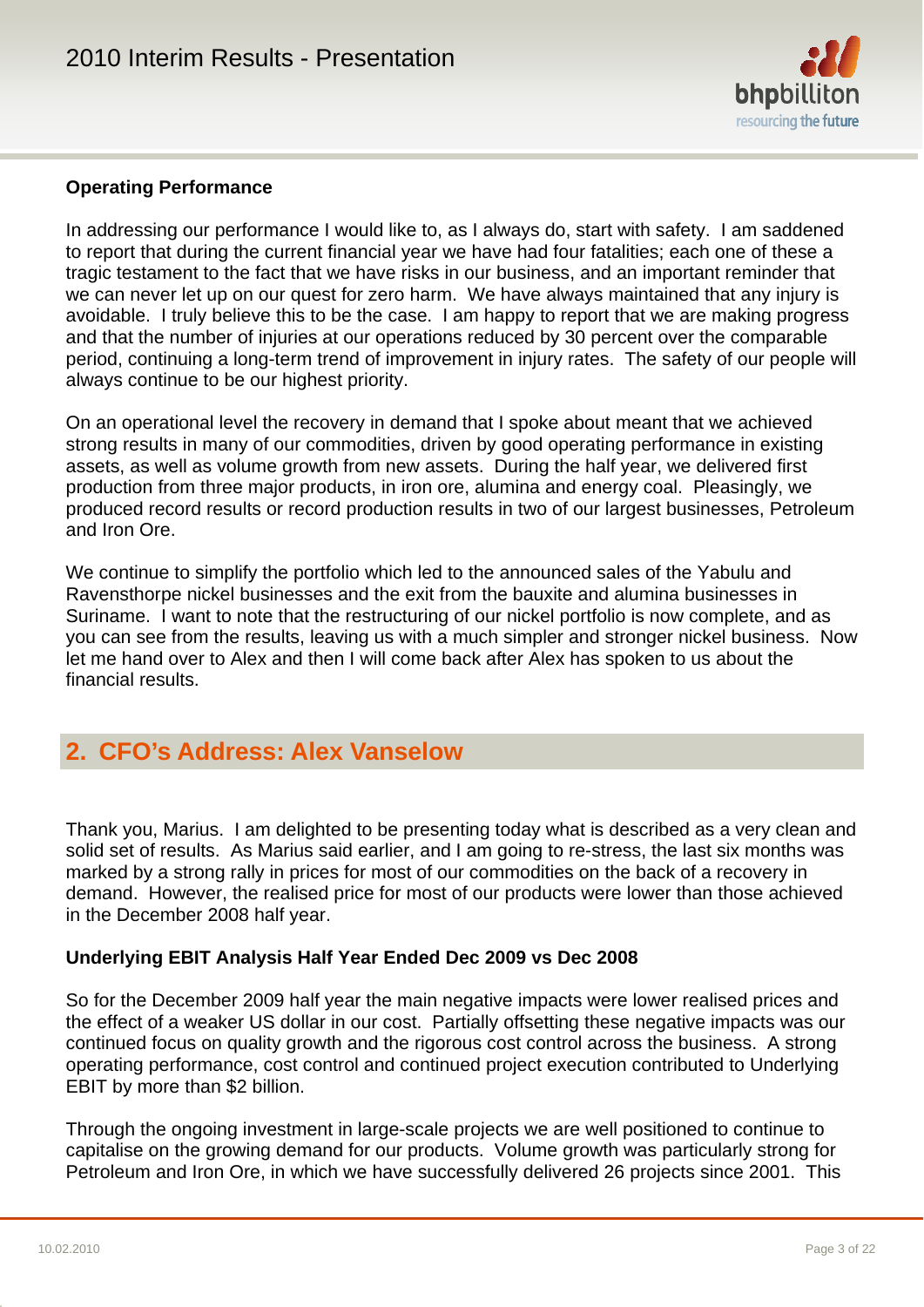

is not just a six month story, but one of focused and sustained volume increases over the long term.

#### **Rate of Cost Decrease**

In our last set of results we pointed out that costs tend to lag prices and I am pleased to be able to report that we are now seeing a cost decrease going through. With continued focus on cost containment and the benefits of falling input prices, we achieved a cash cost decrease of about four percent. Although this is a positive sign, we should note that the main decrease is due to lower input prices for raw materials, particularly energy and fuel. And just as we have seen a recovery in commodity prices, we expect that this increase in input prices, especially for energy products, will eventually flow through to costs.

#### **Return on Capital and EBIT Margin**

By consistently adhering to our strategy and delivering strong operational performance and quality growth, we have maintained a healthy Underlying EBIT margin of 38 percent and the Underlying return on capitals was 24 percent, which was an outstanding achievement considering that we have consistently increased our capital expenditure every year, and there is a considerable amount of new, not yet productive capital on the balance sheet. Excluding this not yet productive capital, our return on capital employed would be higher by about 4 percent. Now, let's review the results of each of our businesses.

#### **Diversified and Balanced Across High Margin Commodities**

Our diversified portfolio remained well balanced across energy, non-ferrous and ferrous products. I will start with energy, where low prices negatively impact underlying EBIT for both petroleum and energy coal.

Petroleum delivered another record production over the period, with the majority of the volume growth being in the higher margin liquids. Our energy businesses continued to provide us with exciting and significant growth opportunities. We have six petroleum and three energy coal projects currently in execution.

In contrast to other businesses in the group, non-ferrous generated a positive net price variance for all major products, except for aluminium. As Marius mentioned, we took actions to further simplify our nickel and aluminium businesses, and this led to a \$445 million dollar favourable variance to Underlying EBIT. The sale of Ravensthorpe also contributed \$433 million dollars to exceptional profit after tax. With a much simpler portfolio containing strongly performing assets, Stainless Steel Materials and Aluminium remain core to BHP Billiton's diversified model.

Underlying EBIT for the ferrous and steel making products was also negatively impacted by the lower realised prices. This was offset by significant increases in sales volumes, underpinned by strong improvement in physical demand from metallurgical coal and manganese. And following a series of successful expansions in our Pilbara operations we continued to set consecutive production and shipment records for iron ore.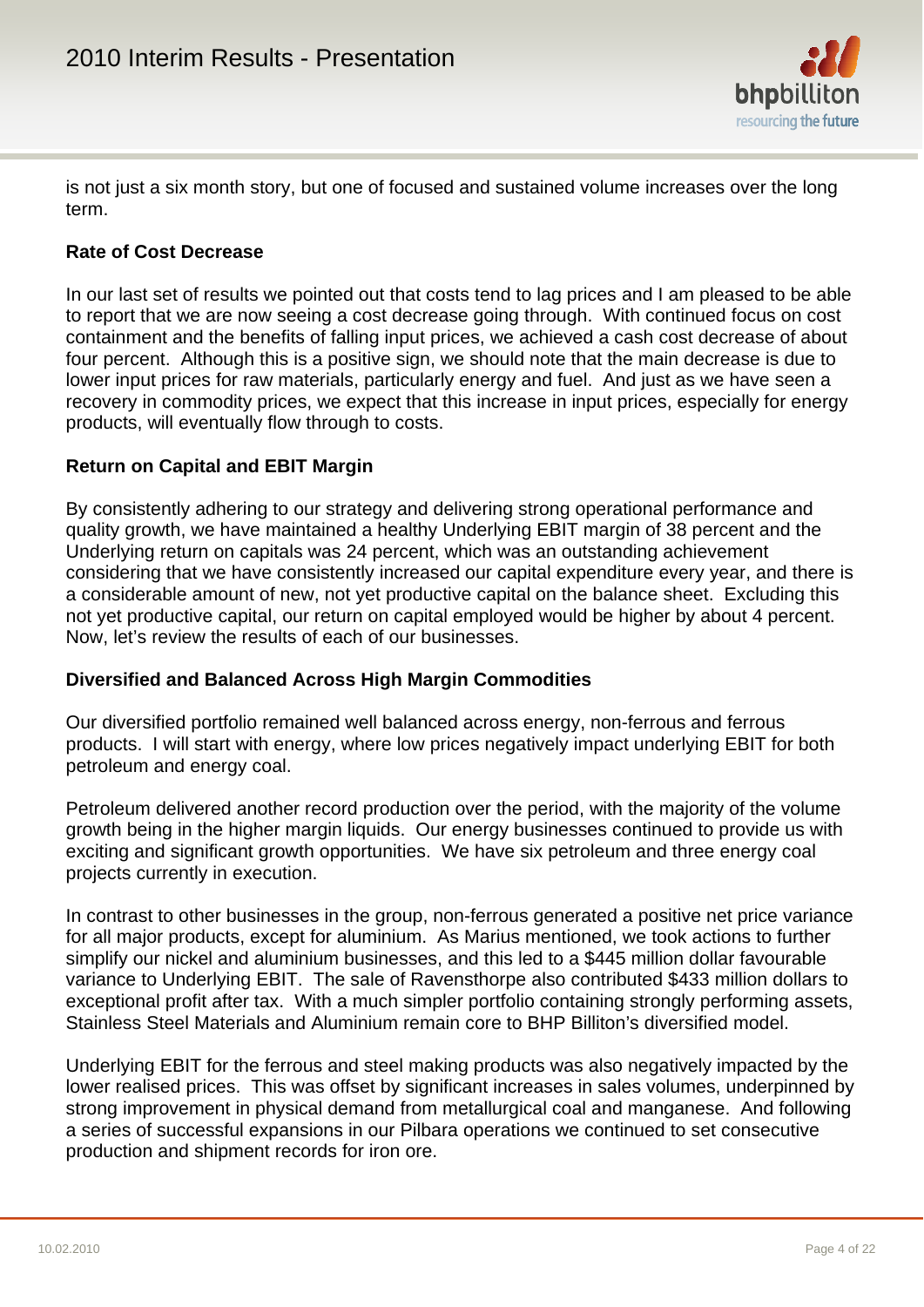

Before I wrap up this section, I do want to highlight an important market consequence of China's growing imports of bulk commodities. As soon as China started importing iron ore in large quantities it effectively connected the global iron ore cost curve with its own domestic cost curve. This create a single global market with an active spot market clearing price.

We are also seeing this manifest itself in other bulk commodities such as metallurgical coal, which Marius will touch on later. But this will have flow on implications to our results, as we are seeing higher volumes sold on shorter term reference pricing. You can see today that the market price for iron ore is about 90 percent above current Australian benchmark prices.

So to sum up, it is fair to say that our focus on simplicity, on delivering excellent production performance and quality growth, combined with a market price approach and rigorous cost control, translated into another solid and clean set of results.

#### **Progressive Investment and Returns**

Marius will talk more about how we will continue to invest in value-adding opportunities at a record pace, but right now I just want to give you a sense of how we are progressively deploying our cash to deliver long-term value to our shareholders through the business cycles. On the top left chart, we note that net operating cash flow was basically flat versus the six months ended June 2009. When compared to the December 2008 half period, the result is a noteworthy decrease. This decrease is mostly due to lower cash working profit caused by the lower prices and changes in working capital. It is very important to highlight that we continue to allocate our cash in line with our strategy and, as a refresher, our cash priorities are as follows:

Firstly is to invest in the business, and as you can see on the chart marked 1, we have done so in a progressive way, defying the boom/bust history of our industry, and done it at an annual compound growth rate of 20 percent.

Secondly, as shown in chart 2, we manage our balance sheet to a solid A credit rating and we have done so in the tentative cyclical pressures, acquisitions and buy backs. This provides us with great optionality in a continued volatile economic environment.

The third priority, shown on chart 3, is to return funds to shareholders, primarily via our progressive dividend policy. We have achieved this over the long term, including throughout the recent downturn; and also by periodically rebasing our dividend in line with our growth and long term outlook. Illustrating our commitment to this priority, today we have increased our interim dividends to 42 US cents per share. This consistent and ongoing execution of our strategy is aimed at creating increasing sustainable and stable long term shareholder value which will continue to differentiate us from our peers.

With that, I will now hand you back to Marius who will walk you through our outlook and our growth pipeline. Over to you, Marius.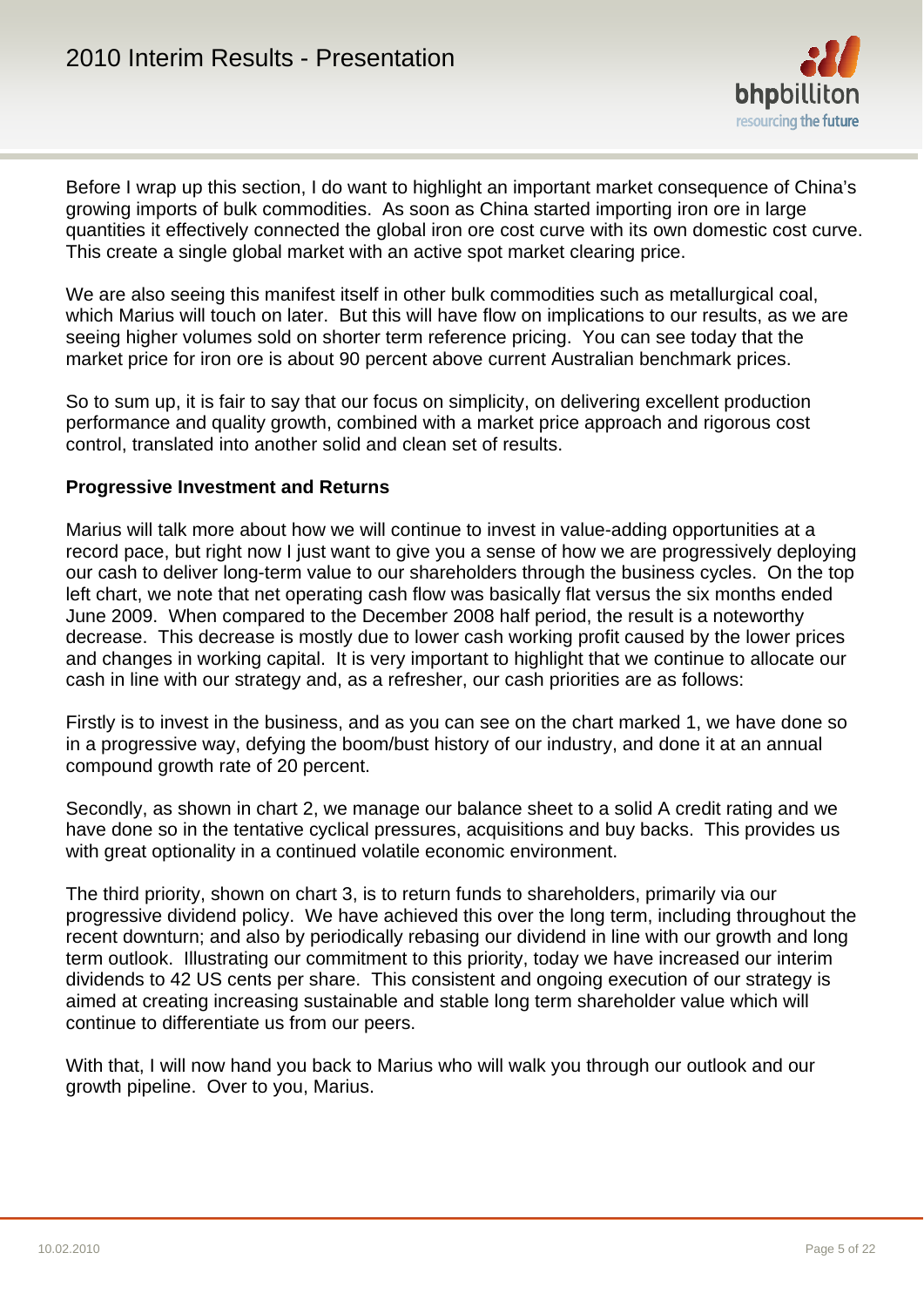

## **3. CEO's Address - Marius Kloppers**

Thank you, Alex. Just as a reminder, I'm going to talk a little bit about our views on the external environment, our strategy and then augment some of the things that Alex has spoken about on our growth plans.

#### **Commodity Prices have Generally Recovered**

The first half of our financial year 2010 results period saw continued recovery in demand and this has flowed through to prices of most of the products that we produce, as you can see on this chart. This strong rally was driven by strong recovery in China and India, as well as an end to destocking and a start to restocking in the developed economies. Prices were also helped by a weak US dollar over the period. However as noted in Alex's presentation, obviously a weak US dollar negatively impacts on local currency costs for us.

Even though restocking in the OECD has begun, particularly as illustrated by the most recent US fourth-quarter GDP data, China still dominates current materials demand.

#### **The Short Term is Largely Driven by China**

And you can see this near term dependence on China from the chart on the screen, which uses steel production to try and illustrate the point. If you look on the chart, you can see that China's production has recovered and is now actually higher than it was prior to the financial crisis. In contrast the rest of the world's production is still well below what it was at the start of the financial crisis. Or if I can put it a different way, in absolute terms what you see on this chart, China steel production accounts for nearly 50 percent of global steel production and this growth in Chinese steel production was driven by strong domestic construction and industrial demand on the back of government programs and increased liquidity.

#### **Economies are Still Dependent on Stimulus**

And this leads me to another factor which I want to highlight, which is the extent to which many economies including China are still dependent on government stimulus. On the chart that I show, which shows the US borrowing by sector, the orange shaded area on the right is a dramatic sign of the extent to which US government borrowing, where the US government stepped in to support falling borrowing from households and businesses showed in the other two colours, grey and blue and I just want to point out that in many other OECD countries, governments responded in exactly the same way. So we will watch with interest what will happen when these governments consider what to do about the unsustainable stimulus measures that they have been forced to implement.

Looking at all of the economic data, clearly the world global economic outlook is better than it was in mid 2009. However, the statements that we've made over the past couple of results periods, which is that the economic recovery will remain fragile and the duration protracted. We see no reason to change that outlook statement.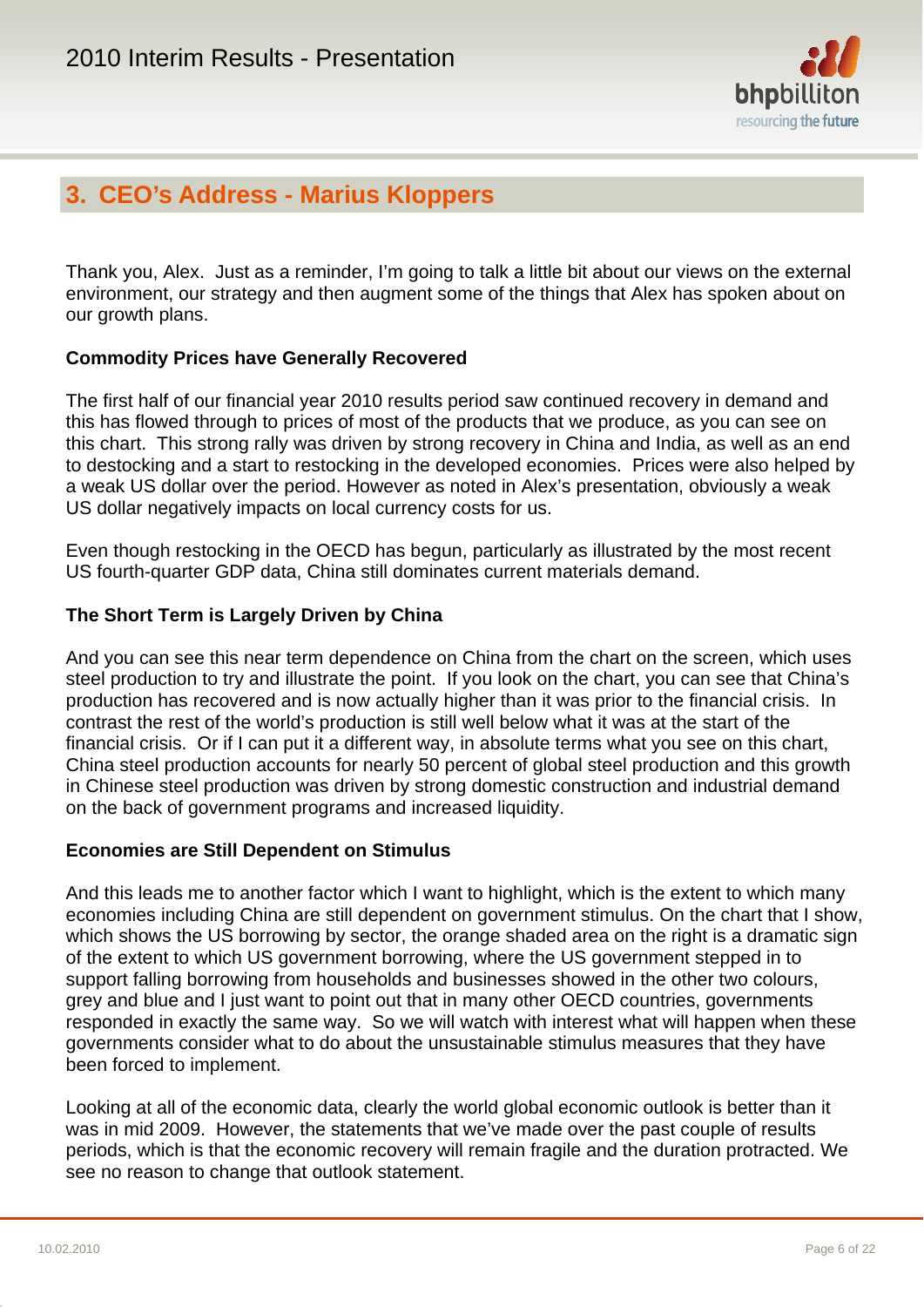

But I do want to point out, again as I pointed out in previous results period, that in contrast to our relatively modest outlook for shorter term world economic growth, longer term demand outlook for the products that we produce in the minerals and metals and energy sectors continues to be robust.

#### **Longer Term Fundamentals Remain Strong**

There are two factors that I would like to again emphasise as we talk about that. Firstly, if we look on the chart on the screen and we look at the left hand side, we continue to expect that the absolute GDP growth rate of China, expressed as a percentage, will remain strong relative to the US and the other developed economies. And secondly, it's worth remembering as I've said before that the materials intensity of the developing economies is much higher per unit of GDP than the developed economies. The reason for this can be seen on the right hand side where we can see that the absolute level of investment in the Chinese economy is basically the same as the absolute level of investment in the US economy, despite the fact that the Chinese economy is much smaller than the US economy. And you can see that by comparing the two darker areas or the darker shaded area on each bar on the right hand side.

So a consequence of this materials intensive growth is that developing countries like China – what tends to happen is they tend to overwhelm their domestic resource endowment over time, product by product, which is basically the same pattern that we saw in the industrialisation of Europe quite a few years ago.

#### **We Are Well Positioned**

So we've all heard the story of China overwhelming its indigenous endowment of iron ore and we've spoken about that many times but I thought today that I would talk about a different product and then go on to talk about many of the other products that we produce.

The product that I'd like to explore in a little bit more depth today is that of metallurgical coal and the chart on the left hand side shows how China over time has moved from being a net exporter of coking coal to becoming a significant importer during 2009. Now, just anecdotally I can tell you that I recall vividly how we sent our marketers to go down coking coal mines in China almost a decade ago now to see what was going to happen and we've been waiting for this moment to happen where the indigenous endowment is overwhelmed. And while we're not sure that 2010 will be an exact repeat of 2009, we do expect the trend toward imports in this product to continue.

Therefore, as we talk about coking coal, having a very large resource based endowment in very close proximity to this area of growth, leaves us very, very well positioned to grow our metallurgical coal business, and in that context you would have seen the announcement of precommitments in expenditure to our Caval Ridge mine and to the Hay Point expansion in Queensland's Bowen Basin. Now, I believe we can generalise this trend that I've just spoken about, where countries overwhelm their resource base and our access to what I would call tier 1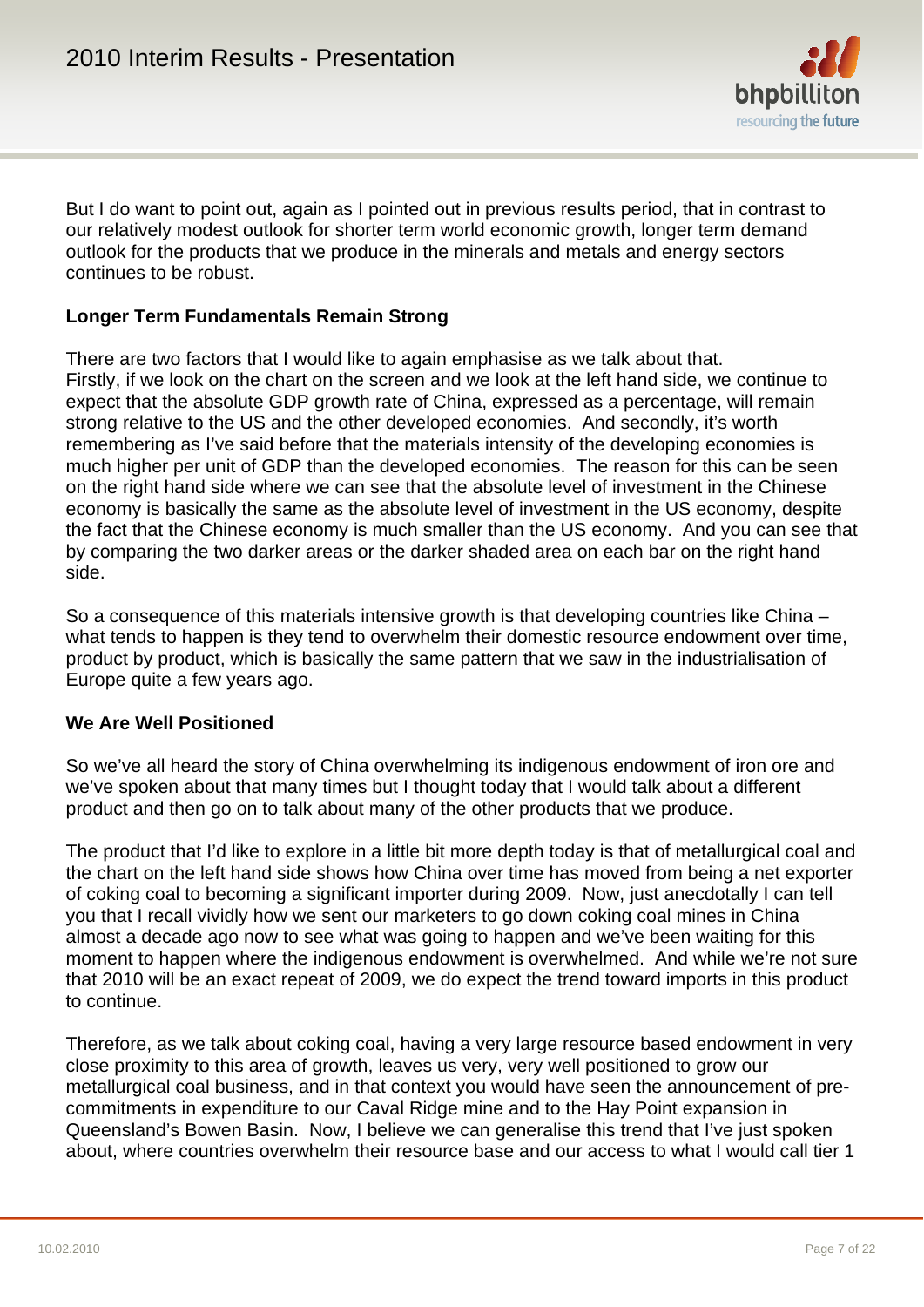

resource basins extend beyond just iron ore and metallurgical coal and we have this same type of thing in products like uranium, copper, now potash and also in some aspects of energy.

#### **BHP Billiton Long Term Value Creation from an Unchanged Strategy**

Let me also share a few words about our organisation and strategy. I think we are almost unique in our industry having had a strategy that has been unchanged for so long. In the last decade I don't recall us making any material changes to our strategy and we believe that this strategy has proved itself throughout the cycle. Again, to emphasise, what defines us is our focus on large resource base contained in large, long life, tier 1 resources with multiple expansion options. A focus on upstream, export oriented assets, which are diversified by commodity, by geography and by customer. And the financial strength which is demonstrated by a single A credit rating. Let me talk to you about some of these elements of strategy and what we have been doing.

Firstly, we have continued to add to that upstream resource base in our portfolio and you will have seen the recent acquisitions of Athabasca potash and also the UMC iron ore acquisition. It's also true about Petroleum CSG, where we continue to increase our exploration budget to continue to build our resource position. Secondly, we continue to develop these resources into world class operations. The deep inventory of organic growth options embedded in this resource basin in our portfolio is predominantly brownfield in nature which means that they are relatively less complex, less capital intensive to execute. We currently have 12 projects in execution totalling some US\$12.4 billion dollars.

Additionally, on the growth side we are obviously delighted to announce in December that we have concluded definitive agreements with Rio Tinto in relationship with our Western Australian Iron Ore Production Joint Venture and we continue to view this as the most value adding transaction that can be done in the mining industry.

Obviously, these announcements in December are a very important milestone in delivering this significant additional value to both sets of shareholders, and to our joint venture partners in the Pilbara.

Alex also showed you some elements of the financial strategy a little bit earlier, but let me remind, particularly for our shareholders, what this means for you.

#### **Progressive Growth and Income**

In the previous slide, I spoke about growth. We are very pleased that our diversification, the sustainable cash flows from low-cost assets, and our financial strength, continued to allow us to grow, and invest in the company, throughout the financial crisis. And just as an example, in November 2008, basically at the depth of the financial crisis, we approved RGP5, a \$5 billion dollar investment in iron ore.

We also made the decision to continue to, in parallel, continue to accelerate work on our RGP6 project, and you will have seen that, very recently, we've approved \$1.7 billion dollars of precommitment expenditure on that project. All of this geared towards building out the installed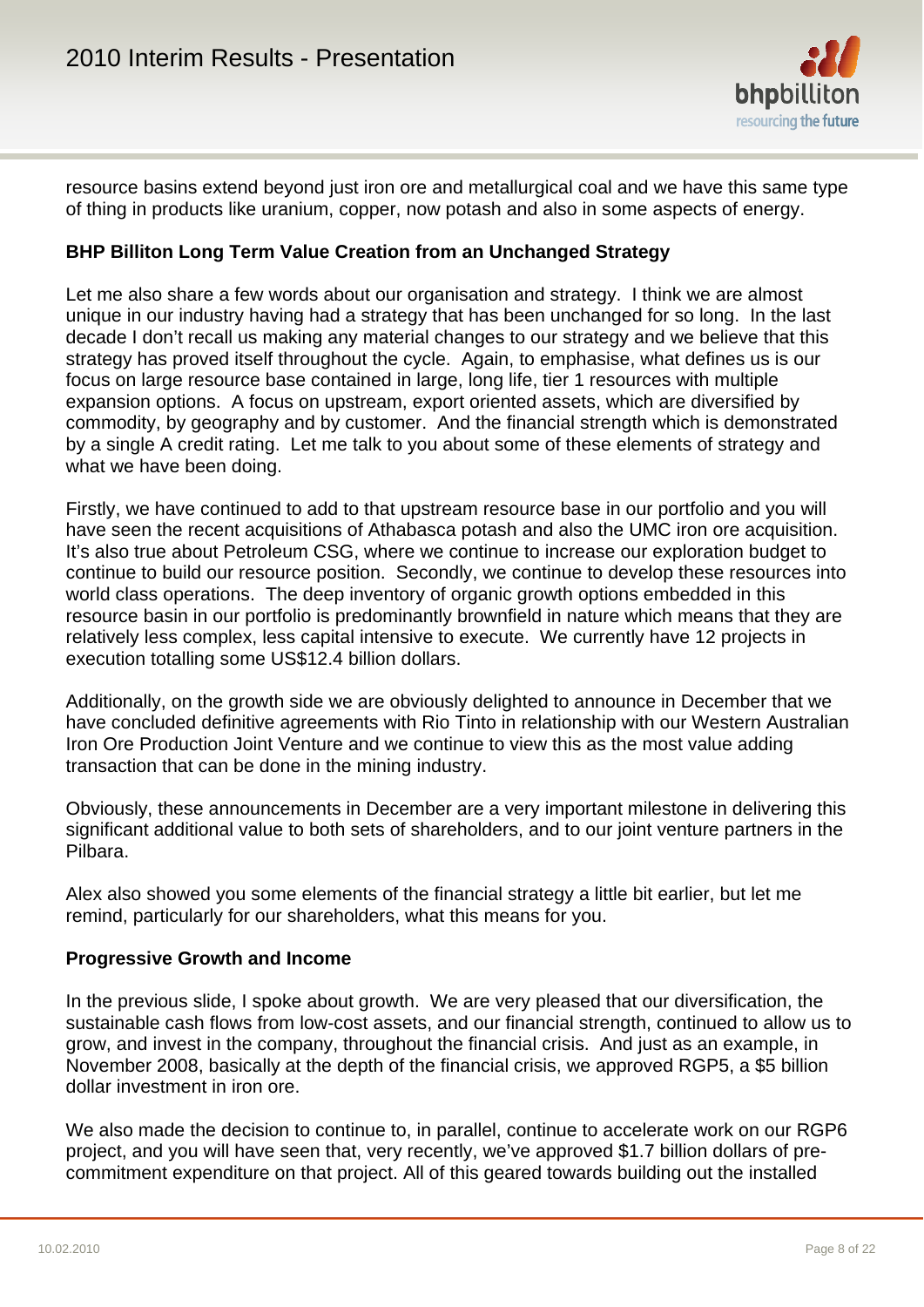

capacity of that business to about 240 million tonnes of capacity. And particularly important, you can see on the chart on the screen, on the left-hand side, that we have continued, since 2001, to grow that organic capital expenditure by 20 percent per annum, on various projects that add shareholder value.

And at the same time, while growing the production size and value of our company, it has allowed us to maintain our progressive dividend, which, on the right-hand side, you can see, we've grown by a compound rate of 25 percent per annum. We have therefore been able to grow the company at a rapid rate, and at the same time, grow the rate of returns to our shareholders at a rapid rate, at the same time maintaining financial strength.

So, in summary, we are pleased with the results today. We're particularly pleased that the unchanged strategy has brought us through the downturn, as well as position us for opportunities, as they may arise.

#### **Delivering Strong Results**

I want to continue, as I always do, emphasise the positive role that having low-cost assets with strong cash generation has played, in allowing us to be a standout in our industry. I want to emphasise again that we continued to invest throughout the downturn, and continued to grow our rate of investment, at the same time as growing our dividend.

The importance of making sure that our portfolio remains low-cost, against the backdrop of strong producer currencies, will continue to be an ongoing strategic focus. Our strong, longterm outlook for demand means that we want to continue to invest, and grow the company, in order to supply the needs of our customers. And our strong balance sheet therefore allows us to deliver growth, income and value to our shareholders. Importantly, anticipating long-term growth means that we also have to work on our organisation. I've spoken to you before about creating a simple and accountable organisation, which is a core tool, to make sure that we continue to effectively manage the larger footprint that will inevitably result, over time, as a result of these investments.

#### **Question and Answers**

So, on that note, I would like to thank you, ladies and gentlemen. We would now be pleased to take your questions. We'll start here in Sydney, then take questions from the phone lines. If you could state your name as you pose the question, and address them to me in the first instance. I will pass them to Alex, as required, and if we could start here in Sydney, please.

MR CAMPBELL: Marius, the result came in ahead of expectations, and certainly shows the strength of the company. Just looking ahead with your capital spend program, you've got 20 billion, potentially, coming up next year. You've got a balance sheet that is in a very stable condition. What is the likely capital spend beyond 2011? Is it going to be at these very high levels, considering you've got Olympic Dam coming up, Potash, etcetera? Just wondering if we could get some guidance on what the potential level of this capex is.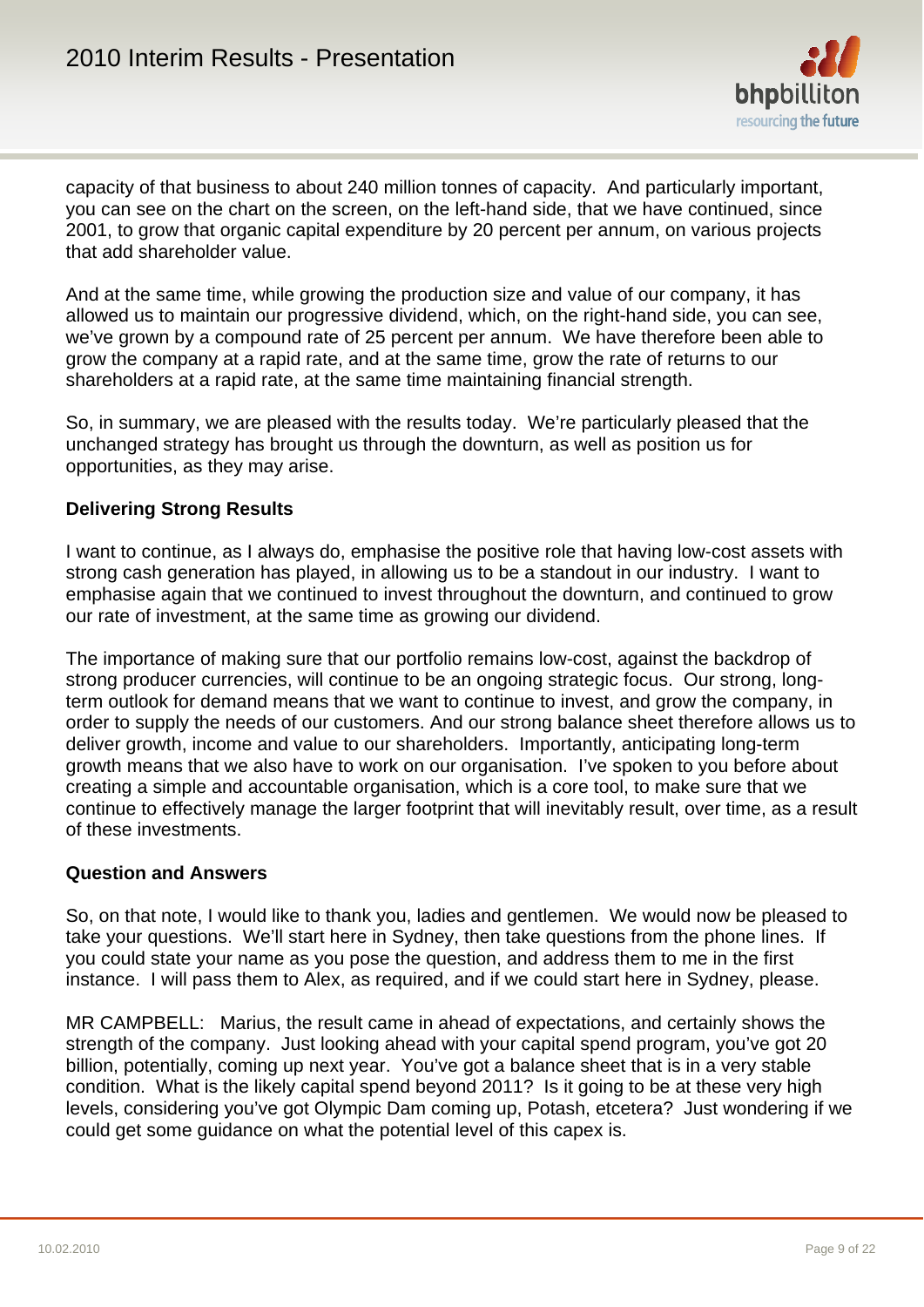

And then, the second question, there's a lot of talk at the moment about royalties. The West Australian premier, we've got the federal review of royalties. Do you have any comments to make on that, and how it might be affecting investment decisions? And also, similarly, there's been changes to industrial relations laws, and how wages might develop in Australia over the next few years. And then, finally, on coking coal, there's been a change in the market. We hear a lot of noise from China about wanting to stay on a long-term – or annual contract, but on coking coal, they don't seem to comment at all about buying on-spot, and I'm just wondering why there's such a difference in attitude.

MR KLOPPERS: Gosh, that's quite a few. I'll try and answer them. I think, on capex the story that I want to tell again is about consistency. You should understand that a very important factor apart from your balance sheet strength, on how you can deploy capex is obviously the resource endowment, but more importantly even, the ability of the organisation to deploy that capital. And one of the things that we talk about a lot in our management team is, what is our capability to deploy capital, and how do we grow that capability.

And therefore, you have seen that while we clearly moderated some plans during the downturn, of a – you know, a bit more risky nature, our baseline has been to progressively grow the capex, in the same way that we progressively grow the dividend, because the combination of the lowcost assets that generate cash, and then the growth assets delivering cash in due course, allows us to grow the dividend. So, I would say that I probably wouldn't like to give you guidance, going forward – we never do. But I do want to emphasise that we have the capability, we have the resources bases as I've again spoken about today, and we do want to progressively grow our capital deployment.

On royalties and taxes, I think that – a few things, perhaps, in the local context here in Australia. I mean, Australia has been a wonderful destination to invest in over the last 20 years, and where the country perhaps missed out in the sixties and seventies on the back of not being the most reliable supplier of products, and not being the most stable investment destination, there has been dramatic progress across the administrations of various political parties. We're obviously very pleased about that.

The most important thing to mining companies is that they have investment security, that the rules won't change on them, at the moment when they make an investment. And again, Australia has been very good at sticking to that. So, I'm sure that, as reviews take place – and we can only, you know, react to the speculation, we haven't seen any fact – that investment stability and continuing to grow the investment in Australia is going to be an important feature of discussion, as we go forward.

On industrial relations, you will have heard me say, a couple of months ago, that we are concerned about skills shortages. To be frank with you, those skills shortages, particularly in Western Australia, and certain skills segments, have come a little bit more quickly than even we anticipated. So, I think it is going to continue to be a feature. For us, the points that I always emphasise on industrial relations is cost, on the one side, but effectiveness is very important on the other side, and so we probably will continue to emphasise flexibility and effectiveness, more than the pure cost. Because that's, ultimately, where we get our benefits from, but no real update on that.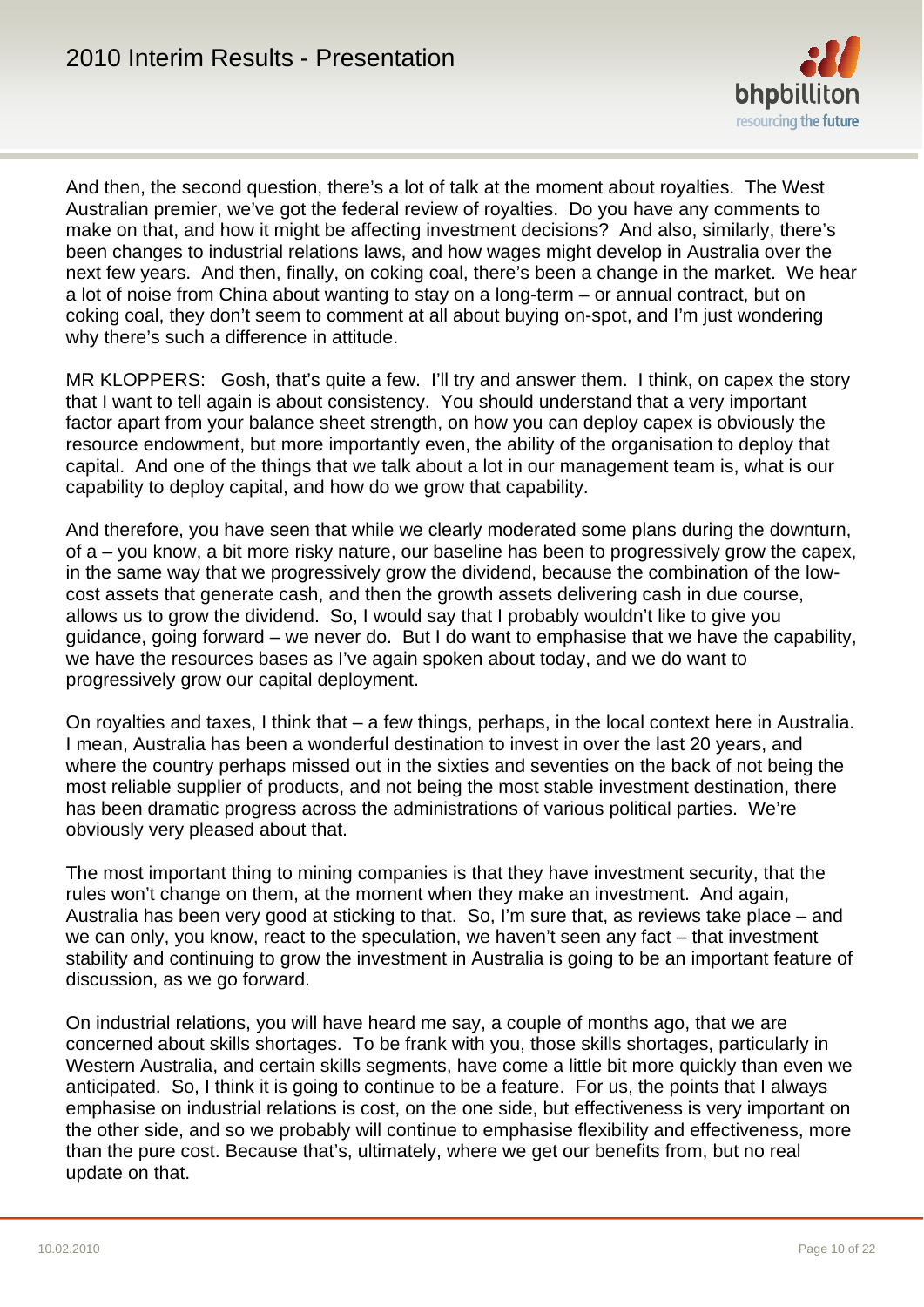

The last question on coking coal, China is taking, I think, in the last half, 27 percent of our overall coking coal. I would say that almost every tonne – and let me not be completely definitive about it, but almost every tonne was sold at something resembling the market clearing price. So we've got our largest market, which has bought every tonne on a market clearing price. And I think, you know, I want to emphasise two things. One is that connection of the Chinese domestic coking coal market, which is enormous, with a traditional seaborne market. And Alex spoke about that, but I do want to emphasise that. The minute that you trade between those two – you know, that there is a flow, the pricing dynamics of that complex basically becomes one.

We saw that, and I remember discussing with some of you as long as five years ago, that it was going to happen in iron ore, and then it happened. And so we effectively have one iron ore market. In coking coal now, we effectively have one pricing complex across the domestic Chinese market, which is – I don't have the exact figure in my head, but you know, 500 million tonnes of coking coal, and a seaborne market of 200 million tonnes. We have a 700 million tonne pricing complex, which is connected. Which means that our strategy in markets like that is to run at maximum volume, and to let the marginal producers set the price, and that's going to happen in coking coal.

Why the difference in reaction? I think it's got to do with the fact that in coking coal, there are fewer long-term volume commitments in the market, and so the market is reacting in a more dynamic manner, to reflect this new reality. You've got less long-term benchmark contracts, which is a volume pledge, which exists in this market, and I think that explains the dynamics. So, a little long-winded, but it was quite a question set there.

MR McTAGGART: Hi Marius, Paul McTaggart from Credit Suisse. RGP5 and 4, obviously a strong market. We've talked about that. You were saying, most recently, that full capacity would be in place, end of FY11, from memory.

MR KLOPPERS: Correct.

MR McTAGGART: I want to get a sense of, you know, once that's in place, how quickly you can actually get the volumes to the market. I mean, what's going to be the lag between, you know, the 205 million tonne capacity level, and your ability to run at that level.

MR KLOPPERS: Look, I don't have the exact ramp-up period that we postulate in my head, but I can tell you that our assumptions would be that of a mechanical in nature. I.e, how quickly can you commission things, how quickly can crews get to work at maximum capacity, and so on, and not by market. Again, perhaps the strongest clue of how we view the market, you can see if you go back to the depth of the financial despair in January, February, March, first quarter of the calendar year 2009. We ran our operations at full capacity, selling every tonne into a market clearing market. I mean, I, again, want to emphasise that that market clearing market in China is hundreds of millions of tonnes deep.

A 50 million tonne increment into that just, in our mind, means that, you know, higher cost producers, if the demand is not fully there, will have to take the capacity decisions. But we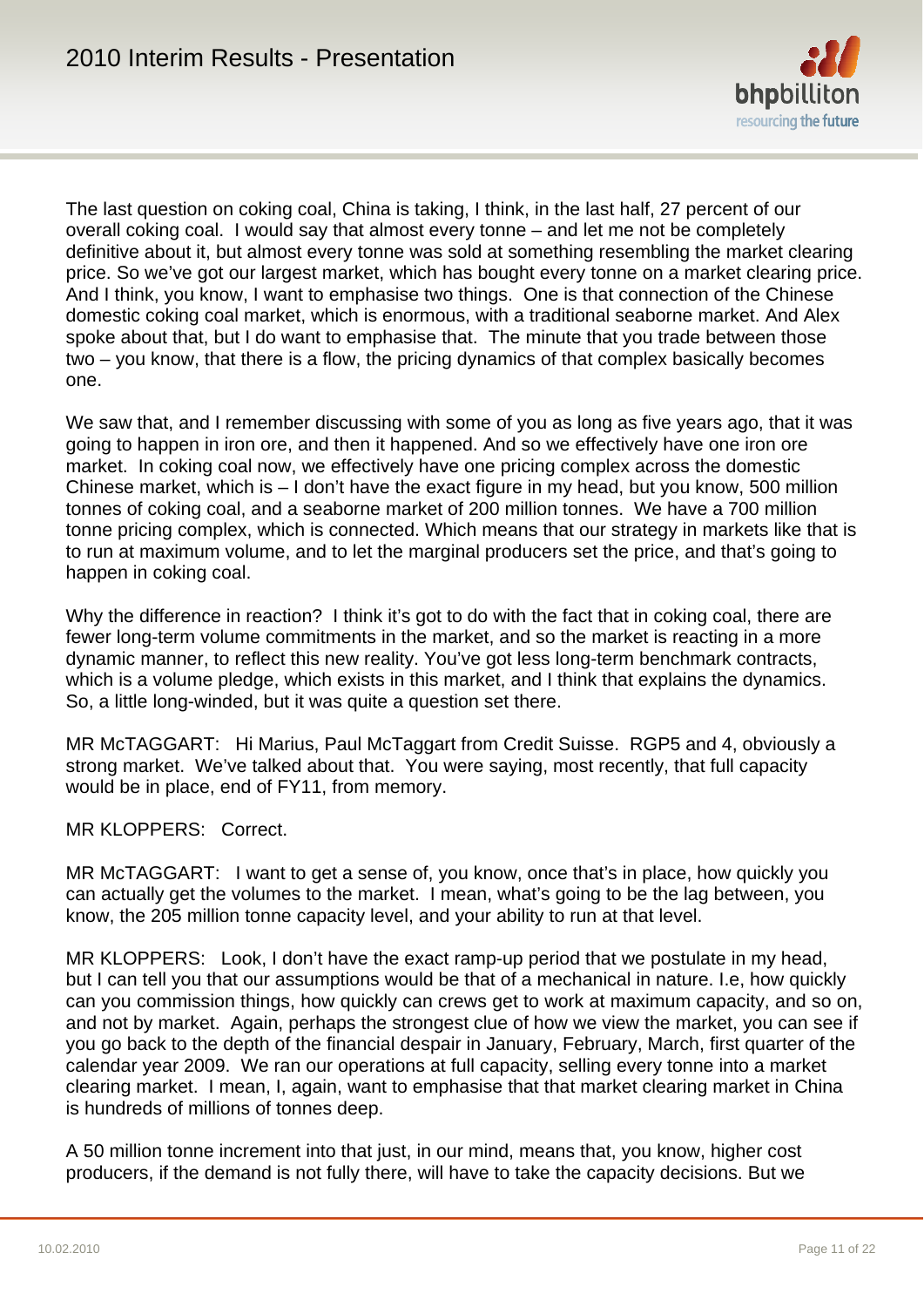

always follow a full capacity strategy. And, so, it's really the ramp-up rate of the mechanical things of crews and so on, and not market that will determine that, in our projections.

MR LAWCOCK: Hi, Marius, it's Glyn Lawcock, UBS. Look, I just wanted to talk about – if I look at the result, there were three divisions, you know, and two, clearly, of it don't deliver, or deliver quite sub-standard returns. So you had Iron Ore was good, Petroleum and Base Metals, but there's Aluminium and, I think, in particular, Stainless Steel which you said you have now finished the restructuring, its is now complete, but it delivers quite low margins and low returns. I mean, what's the future of that business in the portfolio? I mean, like, where does it sit now? I mean, it doesn't have the growth that all the other divisions have. You talk about, there's no investment going into it. I mean – you know, it sort of seems it doesn't fit.

And then the second question, quite a quick one, is just, of the cost reduction, the four percent, you made the comment in the presentation that a lot of it was, you know, reductions in just your input costs like energy and consumables. How much did you actually pull out of your business yourself? You know, of the controllable costs, I mean, how much have you pulled out that will stay out if, you know, the input costs start going back up again? Thanks.

MR KLOPPERS: I mean, I thought that we were very unequivocal in the role of Aluminium and Stainless Steel. I don't really have an update which I have shared with all of our investors, which basically says these are good businesses, they're industry leading businesses in terms of their returns in their particular industries. I think it's obvious from our investment pipeline that we have presented that we don't have any imminent new investments targeted in those two businesses, but, you know, they are good businesses which return good cash and good margins, and we really – I have to emphasise – have no plans to change our focus on these businesses.

In terms of cost reduction, I think, again, I'd probably cast it in the same way that Alex casts most of our results. We are about the long term. We don't promise any changes in our portfolio just, you know, in this respect because things are tough or not. We believe we run effective operations. We believe that there is scope to continue to improve the effectiveness, methodically and consistently over time. But we don't - to the best of my knowledge, over the last 10 years, we have never said, well, now we're really going to attack costs. We attack costs every day, and, therefore, I emphasised, in particular in my talk, that being low cost is a job for every day. The best way in which we can do that is to build stability in our business, to build simplicity in the portfolio and build accountability. And myself and my management team spend time on that every day. So you shouldn't expect any swings in it. Just a methodical reduction over time.

Second thing that we always emphasise is we don't emphasise hope over reality when it comes to input costs. If our product prices go up, we consume many of the products that we sell, and, with some lag, we expect things to come down. Over the current period, we effectively saw the lag that the lower product prices, 6 to 12 months ago, caused on our input costs, and that's coming through our cost base. And if prices stay at the levels where they are today, which is materially higher than they were 6 months ago or 12 months ago, one would expect that, in due course, that would flow through to costs – input costs – and also producer currencies, in our analysis of the world.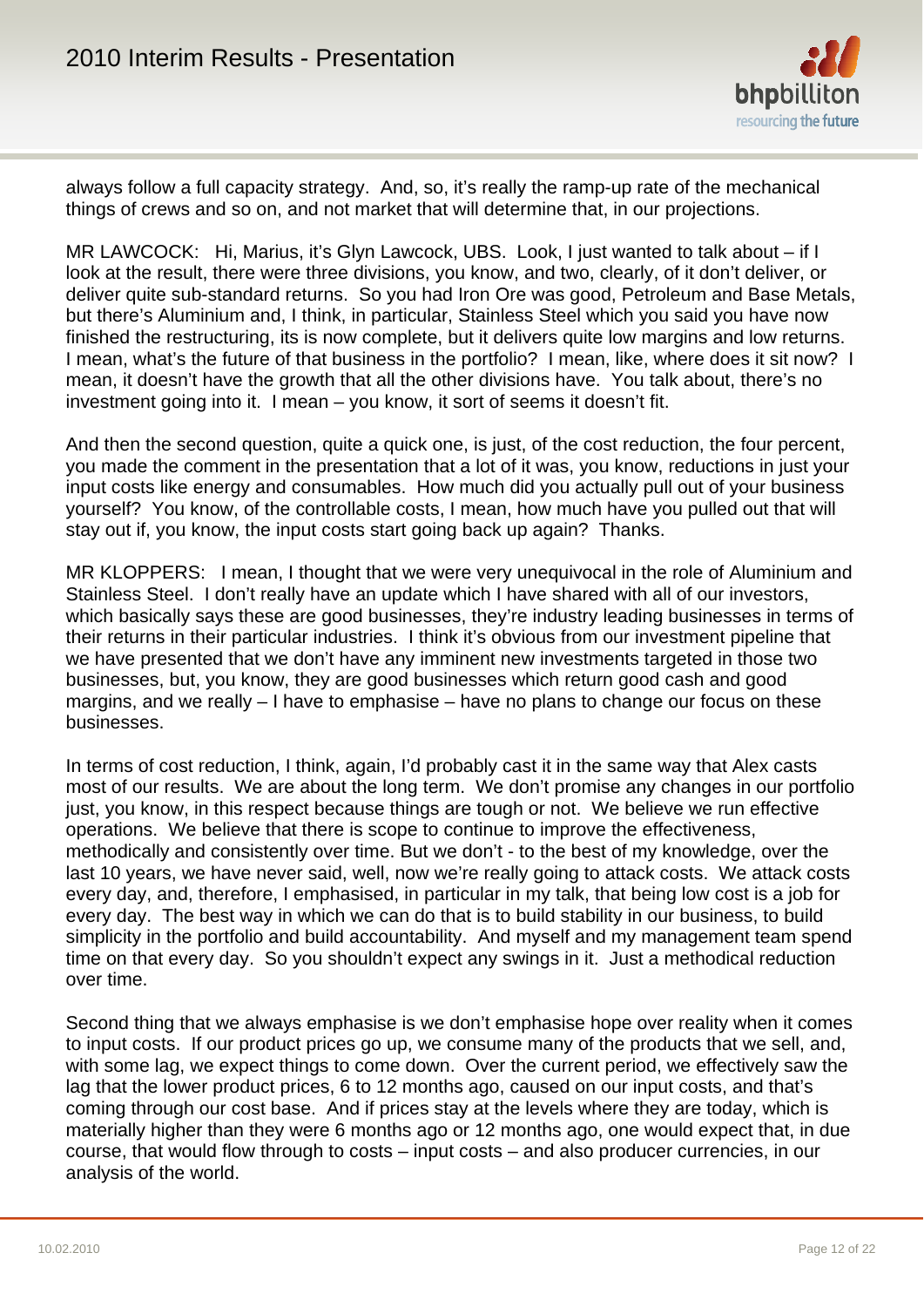

We have broken out what we would say continuous improvements which is loose of grade, loose of raw material and so on, and that's probably, I don't know, 15 percent or so of the \$800 million or so cost reductions that we announced. Alex, I don't know if you can give a more accurate figure than that.

MR VANSELOW: Marius, there is a slide on the pack that breaks down a bit further than what we discussed, but you're spot on, it's not an event for us to remove costs from the operations. We have been doing that continually. And the benefit of the prices is it goes back to our policy of being a full floater as much as we can for floating input materials. So there is a little bit of a lag, but we end up getting the benefit like we have been saying. So not really anything else to add.

#### MR KLOPPERS: Thanks, Alex.

MR WILKINS: Clarke Wilkins from Citi. Just back on the coking coal market. Now, you have got this huge resource base sitting up there in Queensland and the dynamic change with the Chinese market. Now, the infrastructure is a big issue up there. How do you, sort of, balance the  $-$  you know, this huge resource base  $-$  the need to grow  $-$  the growing  $-$  the changing market dynamics in China versus the infrastructure owned by other people? You said in the past you're not the natural owner of those assets, but how do you balance out your growth plans versus, you know, no control over that infrastructure, and how can you make sure that that infrastructure is there and available for your expansion plans?

MR KLOPPERS: Perhaps a couple of comments, and I do want to take it back to the market again, and the fact that the coking coal market, over the last 20 or 30 years, really hasn't grown. I mean, if you look at the growth rate of hard coking coal, it's been very modest over that period. Something like one percent from memory. And, so, the event of connecting the coking coal market to the domestic Chinese coking coal market through trade is a hugely important event. Because what that basically means is that you have a full 700 million tonne cost curve which responds to price signals, and which basically produces more if the price goes up, but also the high cost producers cut back. And I cannot over emphasise that event as a first event.

The second event is obviously the growth of the Indian steel industry, and the fact that it is also resource poor. Those two things has altered our forecast of the market going forward from one percent to – and I don't want to state the figure – but materially higher than that going forward. Which is different from two years ago, four years ago, five years ago and so on. And we were waiting for that connection event. That's why we are approaching our coking coal business exactly like we approach the iron ore business starting 10 years ago. We put a team in place, they have got a slate of programs, and we've started that pre-commitment.

We, you know, obviously wouldn't have committed to this first 15 percent increase in coking coal output through the projects that we have spoken about - Caval Ridge, the Hay Point expansion and then Daunia and Poitrel which we have spoken about before. If we didn't think that we have got all of the pieces of that value chain lined up. And I think that, over the course of the next couple of years, my belief is that the industry, as a whole, is going to recognise that there's been a change, and I think that it will solve its infrastructure problems as an industry. But I want to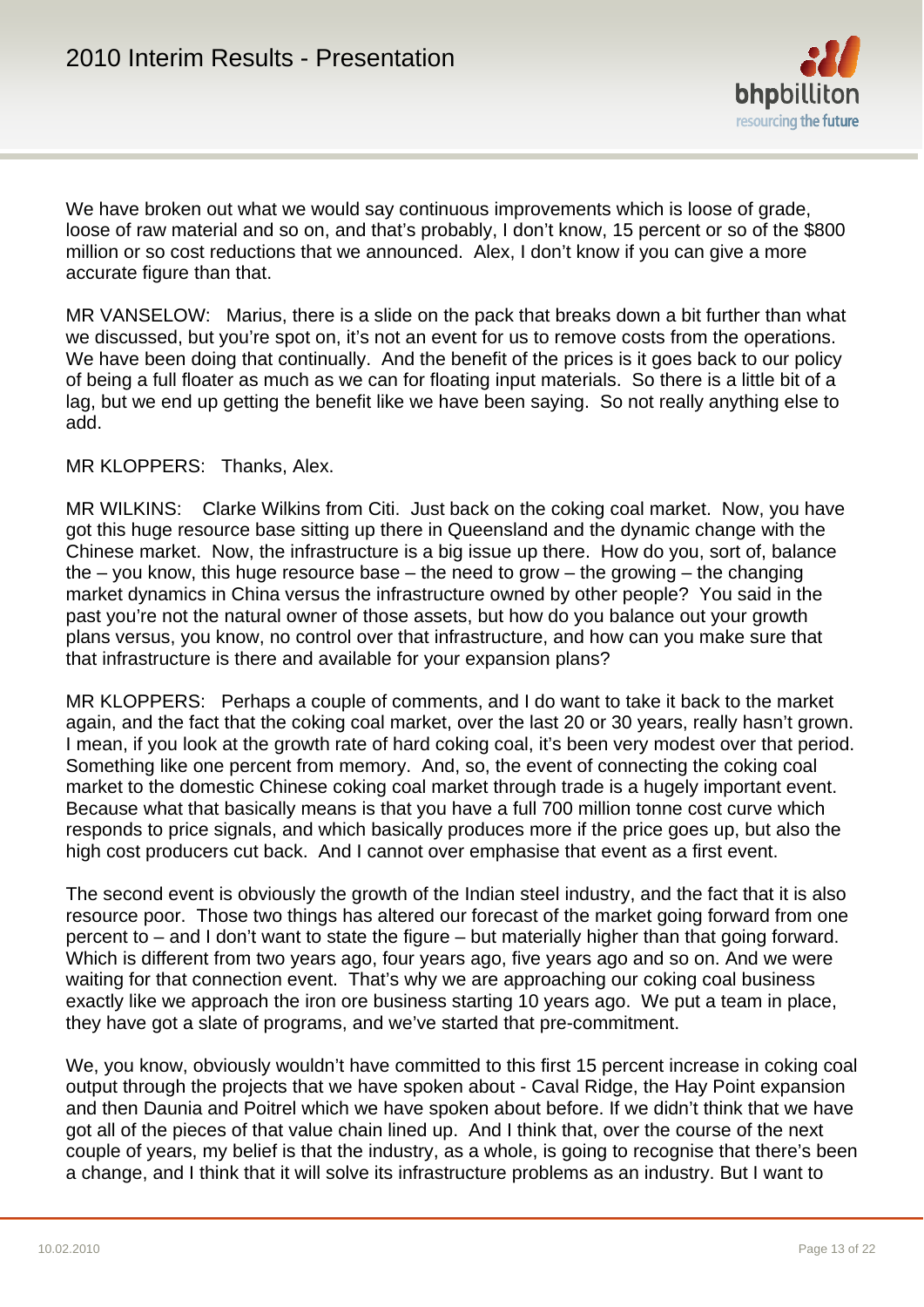

emphasise that, for this first 15 percent increment in the BMA business, we feel that we have got all of the pieces of that value chain cemented in.

MR HARRIS: Good morning, Marius. Brendan Harris from Macquarie. I just wanted to focus on more opportunities for growth. Now, we have talked a lot about, obviously, iron ore and coal, and you have put close to \$3 billion of commitments into the market place in the last, sort of, month or thereabouts. We haven't talked about copper. And, just shifting away from Australia, interest in Chile. Obviously you control the world's premier copper asset in terms of size, and we have been waiting for that decision on a third concentrator for some time. It's an industry that's heavily supply constrained. I guess a lot of people are looking to BHP to get a sense of what they can do with that asset. Obviously interested not only in your plans, but how you see the issues of water, gas or energy, etcetera in Chile, impacting your ability to expand and also others.

And just apologies for a very short term, I guess, focused question. Just in coking coal, there's been a lot of, obviously, flooding, and we have heard talk of derailments. We know you have got some damage to one of your berths at Hay Point. Specifically interested in what sort of impact you're seeing from your ability to ship at the current time?

MR KLOPPERS: On copper, and perhaps more anecdotally than anything else. You know, we do believe that the Escondida asset is an absolute premier asset. And I if look at the quite dramatic drilling program that we have done there, which has found billions of tonnes of copper ore – at grades that I see greenfield projects being constructed on. My view is equally that, that asset has got a great life ahead of it over a number of decades.

Clearly, during – I indicated during the depth of the financial crisis, we, like others, had to think about which projects do we just slow down a little bit. And in Escondida, one of the things that we encouraged the team to do was to try and find solutions that use less water, less capex and so on. And that's really why, you know, we continued to work those options but in due course we will announce them. And our view would be that that asset is amongst the world's great mines. It is the youngest of them, with an ability to invest to maintain or grow that capacity over many decades. I can't really add to the detail of that but clearly those plans are being worked every day.

The second thing on copper for us is linked to uranium. You know, we are very pleased that every forecast that we see on nuclear from China continues to increase the number of reactors that they are going to build. For Olympic Dam, when we commit to taking the top off the ore body, it is the start of the long investment sequence which has got the same nature as the investment sequence in iron ore, the investment sequence that I've just outlined in coking coal, Escondida, potash and so on. So it is important that at that point in time we do know that we can place the uranium product.

At the moment I would say the rate limiting step is the rate at which we can get through the EIS. I don't know if we have given exact guidance but what I have got in my head is something like an 18 month period to get through all of those questions and so on. And that really will be the next big push for a very large mine.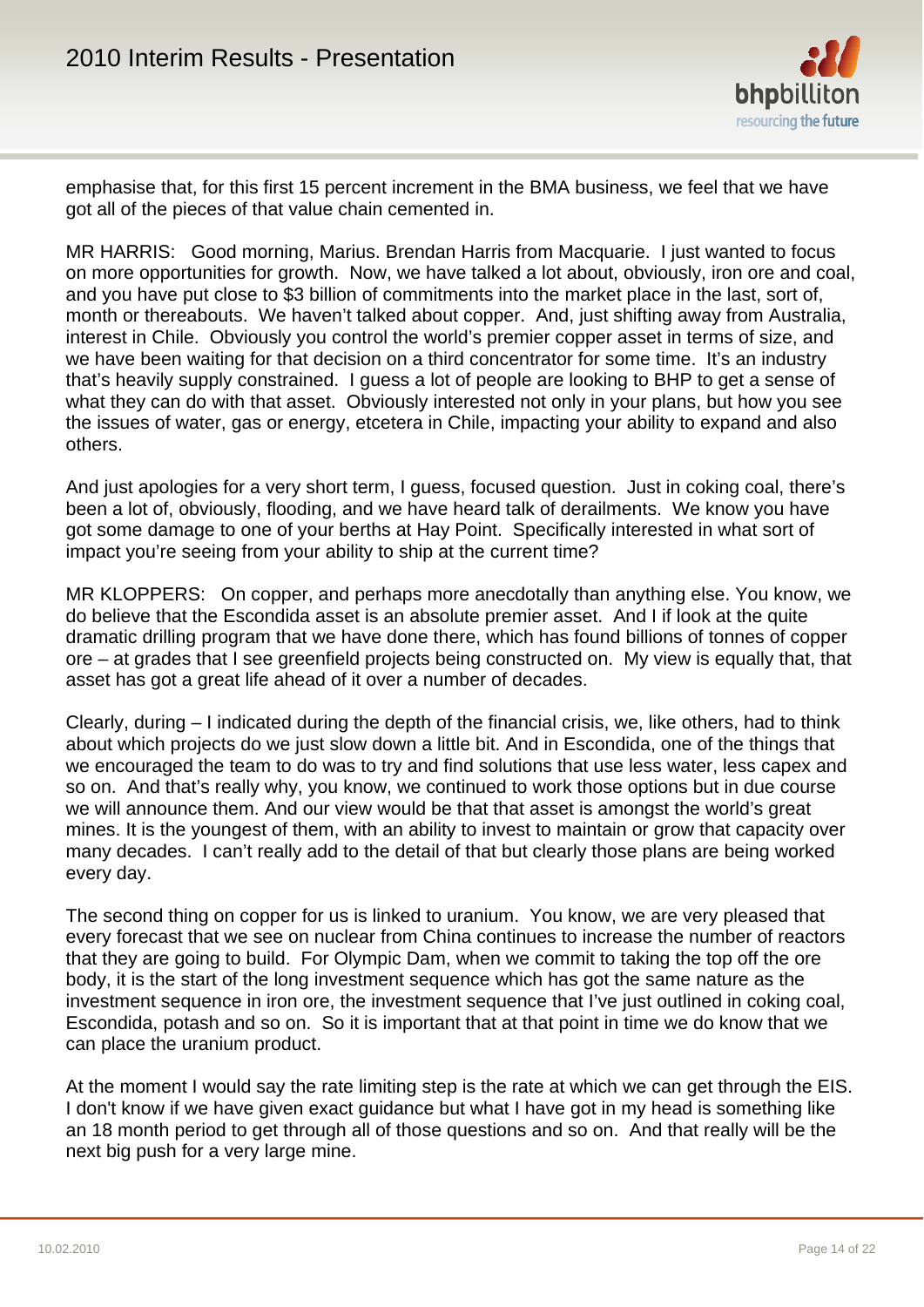

Operator, if I may have the first question from the telephone, please?

OPERATOR: Certainly. The first question is from Peter O'Connor from Merrill Lynch. Go ahead, please.

MR O'CONNOR: Good morning, Marius. The market likes your performance today. Two questions. Firstly, on long term prices. Which have you reviewed and which have you changed on the back of this zealous view on Chinese/global cost curve? And secondly, the capex pipeline, could you help me backfill some of the numbers in 2011? If I add up from the exploration and development report I get about 6 or 7 billion. I am just trying to plug the gap between that number and, sort of, the 15–ish of organic growth that you have earmarked for next year?

MR KLOPPERS: Yes, Peter, on the second question, perhaps, you know, since it's difficult to state all of the questions, what I will do is I will ask our investor relations people to immediately after this follow up with you and give you more detail on that. On our long term prices, we only review those once a year. We never make them public. I think the only thing that we have made public historically – at times – is our long run Petroleum price which essentially is just the forward price. So, unfortunately I probably can't comment on that much. I should state that this year – and I think going forward – one of the vexing questions for us has been, and I think will continue to be, where do the various currencies end up?

And then secondly, on these products that are connected, your are right in stating that the estimation of the cost curve in these connected markets in China, in iron ore and coking coal, is a material portion of the conduct. So I can affirm those two things, but I really wouldn't like to divulge on whether we have revised them upwards or downwards.

OPERATOR: The next question is from Tony Rizzuto from Dahlman Rose. Go ahead, thank you.

MR RIZZUTO: Thank you very much. Marius, I was intrigued by your comment about countries overwhelming their resources and I am wondering, are you not only referring to the sheer quantity but also quality? And I am thinking specifically with regard to iron ore and met coal.

MR KLOPPERS: Yes, I can confirm that that's what I am talking about and I – perhaps to add a few comments to that. Not sure, but perhaps six years ago China put out a steel policy. And the steel policy essentially said, shut down all of the small steel mills, consolidate the industry, and build big environmentally efficient blast furnaces. That has happened and is going to continue to happen. They are moving closer to tide water which means that – on average – which means that they require higher quality raw materials at the same time as being positioned more within striking distance of the importation market. So, we have got a number of factors here at play. We are logistically more competitive. The quality requirements are going up and the quality supply in the domestic market is going down. And that is where the opportunity is.

If I could perhaps take one more question?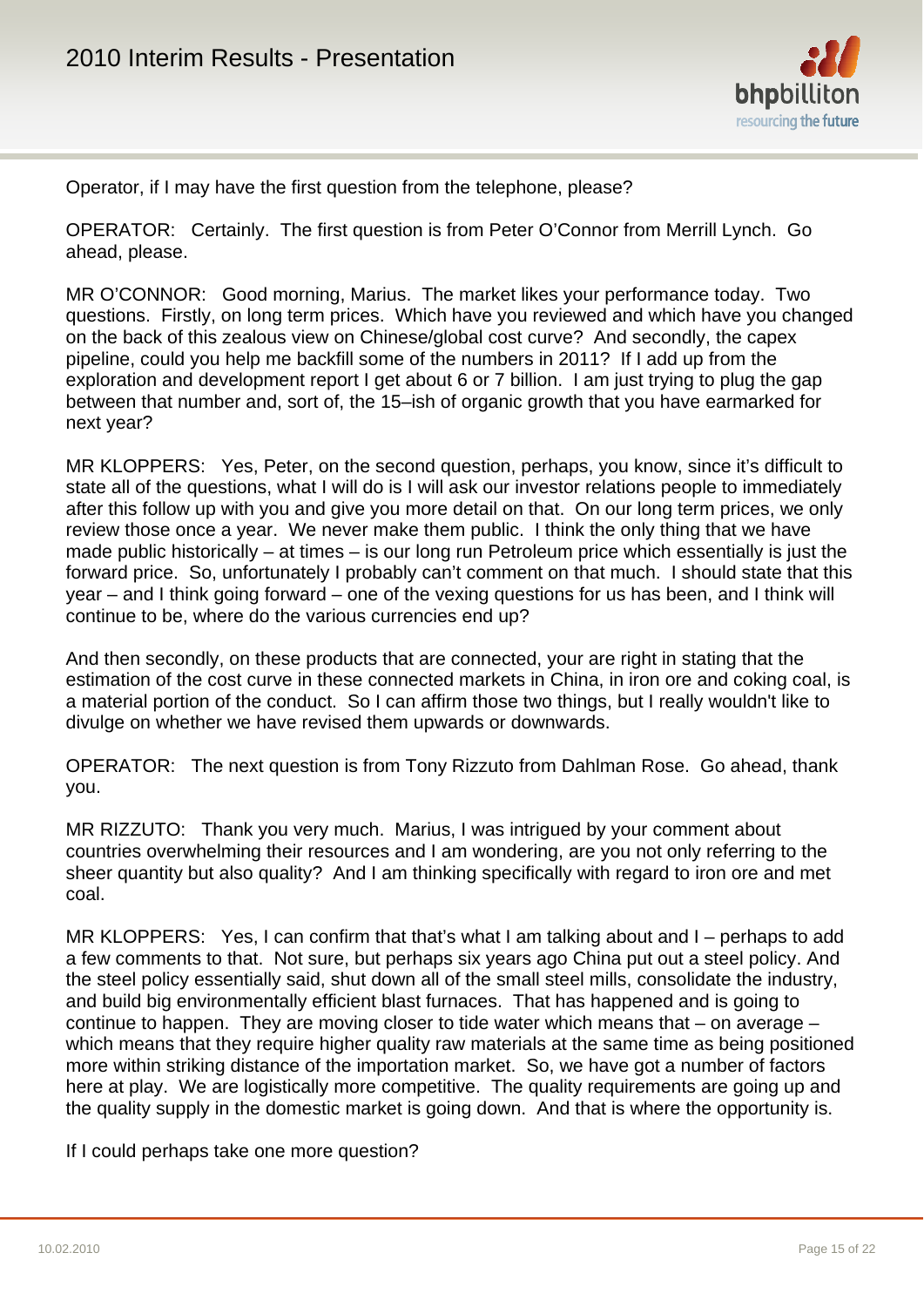

MR RIZZUTO: If I may?

MR KLOPPERS: Sorry. Please, Tony?

OPERATOR: Tony has just cancelled his question. And there are no further questions from the phone at this stage.

MR KLOPPERS: Thank you. Let me just check. I don't think Alex has got anybody in London but I just wanted to check that there are no questions from London, Alex?

MR VANSELOW: No, no questions, Marius.

MR KLOPPERS: So I just move back to Sydney and take a few questions here.

MR YOUNG: Good morning, Marius. Paul Young from Deutsche Bank. Can you discuss your current gas strategy in Western Australia and I have got three questions. First of all, on Scarborough and Thebe, what are the big picture development options for these fields? And secondly, on the Browse JV we have seen actually just yesterday, the development of a concept for that project was selected. Your stake is 8.7 percent and obviously looking at the North West Shelf, it is a highly profitable and valuable business for you but Browse at 8.7 percent seems – the question is, is that material? And do you believe that you could potentially either exit that project or actually increase your stake? And thirdly, a question on Macedon. This project which seems like it is in the advanced feasibility stage, to my understanding the reservoir does seem compartmentalised and the gas is lean. But the gas for this project, is it destined for the domestic market? And do your mineral projects, ie. iron ore, alumina and nickel, need the gas from this project due to a potential shortfall of gas between commissioning of the large LNG projects in that area?

MR KLOPPERS: Let me start on the last one. Yes, the project is in advanced stage. We have committed some pre-commitment funds there. We have done a lot of work on what is a lean gas to be able to pipeline that and that work has progressed well. And also confirming that we are a large domestic gas user in the combination of our nickel, alumina, iron ore and so on businesses in Western Australia. I think Alex commented on the fact that from an input cost perspective we always look at market prices as a signal. We have got a view of what the Western Australian market prices domestically will be. And we hope to develop this asset on the back of those market prices to input in that Western Australian market and the fact that we have got off-take, which basically balances this, you know, tells the story there.

With respect to Browse, I can't really comment on that. You again pointed out that it is a relatively minor stake. We have had a decision here. We have taken the decision to support the work program at the moment and what comes out of there as they solve the various technical issues on how to construct rises, lay the pipe to the shore, and so on, in due course will deliver an outcome there. But just because it is a relatively modest stake doesn't mean that we are not interested in it. I wouldn't like to speculate what we would do if some more of that would become available – which I haven't seen any speculation of – nor do I want to speculate on what our intent would be.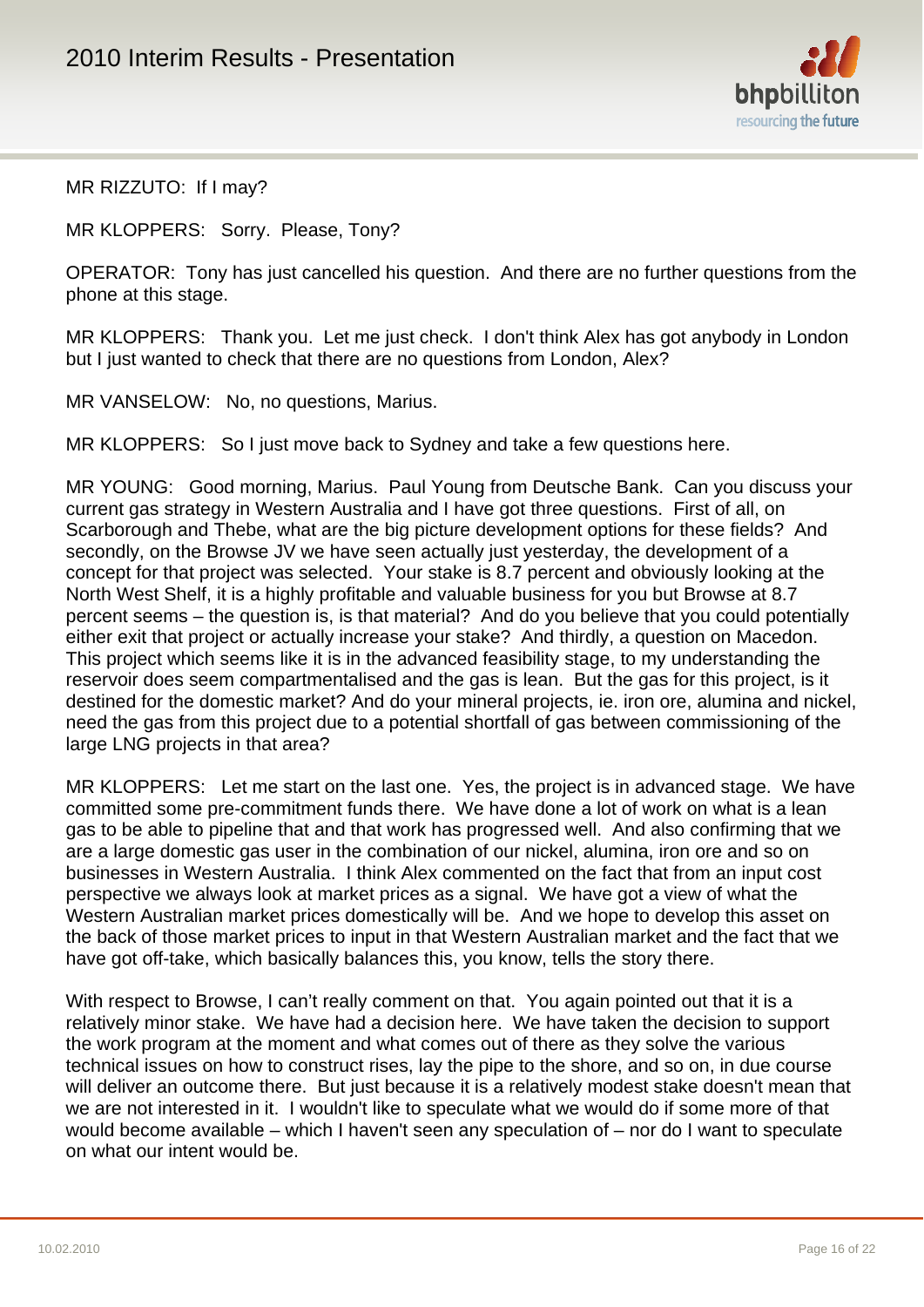

And then on Scarborough and Thebe, we are very pleased at, you know, that work has ramped up substantially. Exact decision of where that gas goes obviously hasn't been made – it is too early for that but, you know, we do hope and expect that there will be opportunities to deploy our capital in the commercialisation of that gas in due course, but I can't update any specific plans today. EXXON Mobil obviously is the operator of that. They may be able to shed a few more points on that, but I can't do so today.

MR GOODWILL: It is Neil Goodwill from Goldman Sachs JBWere. Just a couple of questions. Just on, I guess, realised iron ore prices. I think you sold something like 54 percent on contract prices and the rest on a mixture of index and spots and whatever. Could you quantify just how much difference that made to your realised price? And also, could you give us the sort of profile of how you expect the amount you sell on contract to go over the next few years? And just a second question on petroleum and its growth. You've got quite strong growth over the next couple of years but beyond there, certainly in my model, you've got flat and then start declining. Can you just give us some indication of how you see the petroleum growth and do you want that to become, I guess, a bigger business in your portfolio. I guess at the moment energy is 30 percent. Do you see that growing as a mix or do you see it levelling off?

MR KLOPPERS: Yes, Neil, taking those in turn. You should understand that our commitment to market clearing prices is longstanding, and what we've indicated is that we are prepared to sell a product on the market clearing prices, whether that market clearing price is below the contract price or above. And over the last couple of years, we have indicated that we are not going to sign any new benchmark contracts. So, out of the 46 percent that was sold on nonbenchmark prices, there's obviously a mixture of pure spot, some contracts where, last year, people couldn't agree on benchmark prices, but are actually benchmark contracts, and we agreed, as a tiebreaker, to price on a shorter term, and then there are some hybrid contracts, and so on and so forth.

And so, in the beginning of that period, we probably sold that iron ore below the benchmark price, and as the market tightened, that price moved on to be above the market price. I think, from our results that we presented, you should probably be able to back calculate that the average realised price over the period, taking into account, sometimes that was sold below the benchmark price, in the beginning of the period, and then, other times, above. It's probably about, I don't know, eight percent, please don't quote me, something like that, above the benchmark price over our entire volume mix. And you see a similar effect, obviously, in coking coal, where, as I've said, we've sold 27 percent of the product into China, effectively also on a price that has moved.

So, I want to emphasise the two portions of that 46 percent. There are contracts which we agreed to price on an intermediate basis, just for the year, which – this year, we've got to decide, again, what we've got to do. We haven't got a solution that can go one way or the other, and then there's the tonnes that are, you know, as a result of the contracts we've signed over the last couple of years, is purely into that index market and so on. The real growth in nonbenchmark tonnes, for us, will only come when the next stages of investment kick in. That, rather than the run-off of benchmark contracts, will be the determinant of how much volume we've got on the market clearing price, and I hope that gives you a better – a little bit better guidance.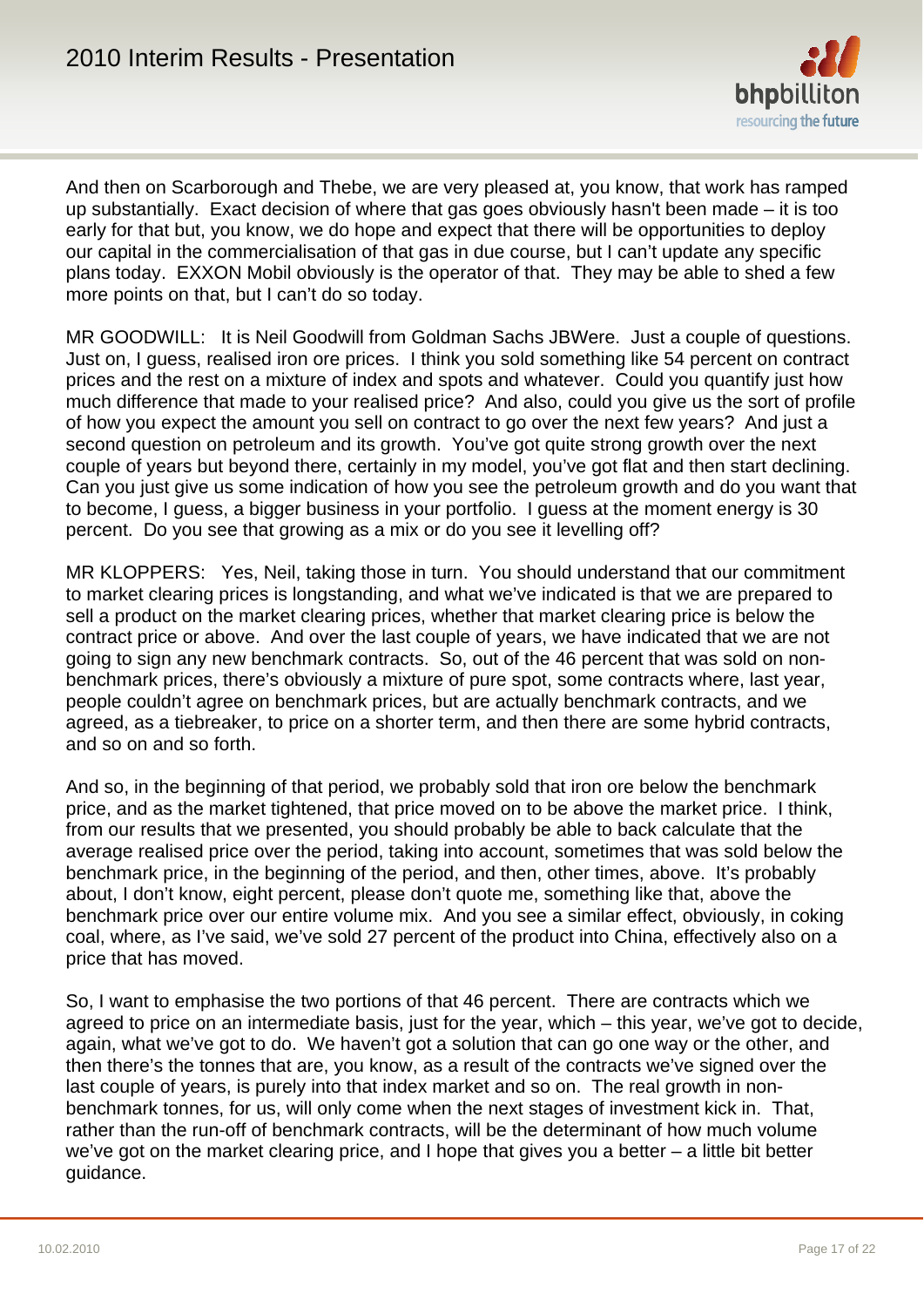

On petroleum, I would say that we don't like to give volume forecasts, beyond projects that, effectively, have been sanctioned, and it probably goes back towards a couple of years ago, when, whenever we made a discovery in petroleum, we would sort of pencil it in in the forward curve, and then things don't work out exactly like they do, and then you're seen as not having given an accurate forecast. Rather, what I would say is that we continue to discover things. I mean, if you look at the announcements that we've made in the Gulf of Mexico, around Mad Dog and so on, which, along with the Atlantis field now, is one of the great oil fields of the world.

And so, I think the petroleum business always has the nature that resource replenishment is an important thing, and therefore, for me to make a long-term volume forecast of exactly how that's going to happen would be a little irresponsible. We would like to grow that business. I mean, if we are growing the rest of our minerals business as aggressively as we are through these backyard expansions, we've got to continue to grow our petroleum business as well. So, yes, we would like to deploy more capital. No, I probably can't give you a volume forecast, Neil, but I do hope that the comments around iron ore and so on helps you to make a little bit better forecast.

MR LASCO: Phil Lasco from the ABC, Mr Kloppers. Two questions. You've spoken about the boundless opportunities that China and India presents. Australia is a reliable and stable supplier, which may attract a premium, perhaps, of some sort, when we talk about prices. Under those circumstances, doesn't the government – isn't there some room for the government to take an increased dividend from that type of business, without jeopardising jobs and investment? And the second question is, I'm sure you're aware of the contractual dispute between Resource House and the Chinese. Is that something that could happen to BHP, and if not, why not?

MR KLOPPERS: I wish we attracted premia for our product, but we sell commodity products. Even though, I think, if you go and ask our customers, "Who is the most reliable supplier?" Not only from a geographical perspective, but also from how the company conducts itself when it enters into contracts, we're – basically, we perform – I think, at most, we get good-quality counterparties for that. We don't get a premium for our product. I think that fiscal stability is a very important thing, and I was very, very careful in articulating that, at the point where you're putting the capital into the ground, having a reasonable expectation that things are not going to change throughout the life of that asset is an extraordinarily important thing.

And other countries which have tinkered with that over time, thinking that that is not the case, has always found that, in a depleting asset environment – we consume our assets every day, so reinvestment is always a feature of our industry, that perhaps not in the short-term, but if you measure over a 10, or a 20-year term, you always lose investment, and the most important driver of overall return for a country is always growth and investment. So, I would say that we take a long-term view of how this works.

I don't want to specifically refer to Australia, but in any country, and we've seen, during the nationalisations in the seventies in Latin America, it took decades for them to re-establish fiscal stability again. With some of the issues in Africa and so on, we've seen a dramatic loss of good-quality investment, which ultimately just depresses GDP. So, capital is always mobile,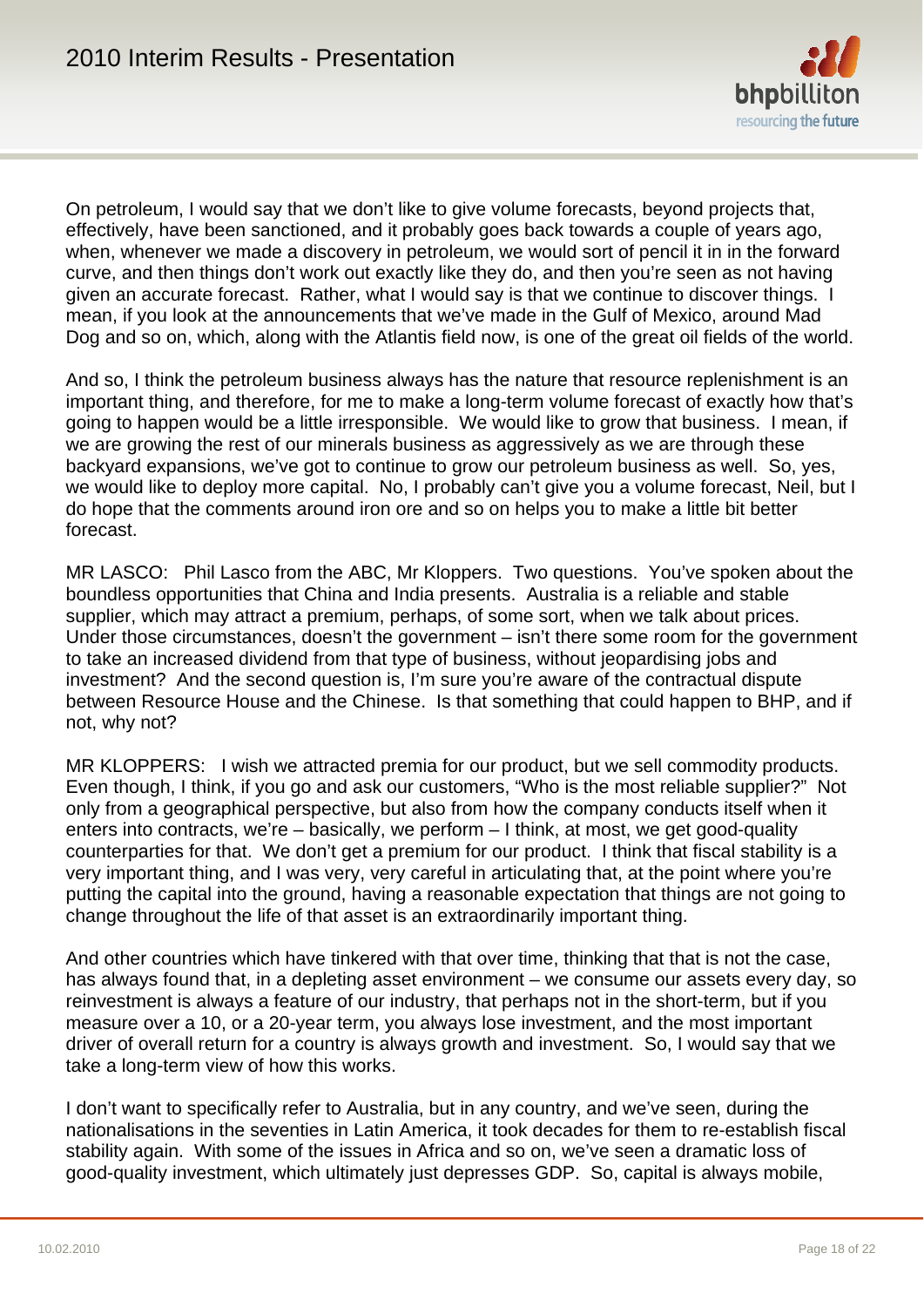

over the long run, and as long as you have a competitive regime, and you know, you have a regime of fiscal stability, at the point that the investment is made, you have good outcomes for countries, and that's what we've had over the last couple of decades. I don't see any reason why that's going to change.

Contract disputes, we sometimes have customers that do not honour the contracts that we sign. In particular, that happens when you have priced product, and then the market goes down, and that's why we like to price product on prices that change every day, because then that propensity not to honour contracts just disappears for the two parties. I really can't comment, nor do I have any knowledge about the contract dispute that you talk about, but our basic philosophy is, structure our contracts in such a way that the two parties to the contract have no economic reason not to want to pursue the contract, whether things become better or worse.

MR WISATEL: Good morning, Marius. Mark Wisatel from UBS. Look, there's a couple of things you've said this morning. Firstly, you've said the three priorities for your business are, number one, to invest in the business. Number two, to manage the balance sheet, and the third would be shareholder returns. You've also said that the iron ore joint venture is the most valueadding transaction in the mining industry, and in that context, and also in the context of you being associated with certain M&A transactions in the press, over the last 12 months, a couple of questions for you.

Firstly, do you believe you have enough development projects in your pipeline for the foreseeable future? And secondly, does it still leave you capacity for M&A and/or capital returns, particularly given the fact you're going to be spending 21 billion next year?

MR KLOPPERS: I can only emphasise, on the development pipeline, what I tried to say this morning. And I don't even want to talk about Tier 1 assets, but where we have basins of resource in the portfolio, where you can put a team on, and have them invest and grow that business for decades. And if I look at our portfolio, the things that stand out for me is WA iron ore, the Bowen Basin, Escondida, Potash, Olympic Dam, Gulf of Mexico, the Hunter Valley assets, perhaps to a little lesser extent, the Cerrejon asset. We have 10 or so assets which, you know – you don't put a team on for a project.

What our aim is, we put a team on, and you keep them there for decades, building one project after another, riding down that experience curve. And we think we've got the resources, and we'll obviously continue to add the resources, to maintain that growth of capital deployment in our business. I think Alex was also equally clear in saying, notwithstanding that, where we do stand with the gearing and the balance sheet, if an opportunistic opportunity comes up, to procure something which is long-life, low-cost, etcetera, etcetera, all of those strategic elements, we have got the capacity to do that.

But I think what Alex and I would like to leave you with a message is, this company is not about M&A. You know, M&A is a part of the strategy, but it is about a diversified portfolio proposition which has got the ability to grow. We believe that, if you purely want to speculate on iron ore, or nickel, or copper or whatever, there are other ways to speculate on that. This company's value proposition is stability of cash flows, long-term growth, and really, the message around that is unchanged over the last 10 years.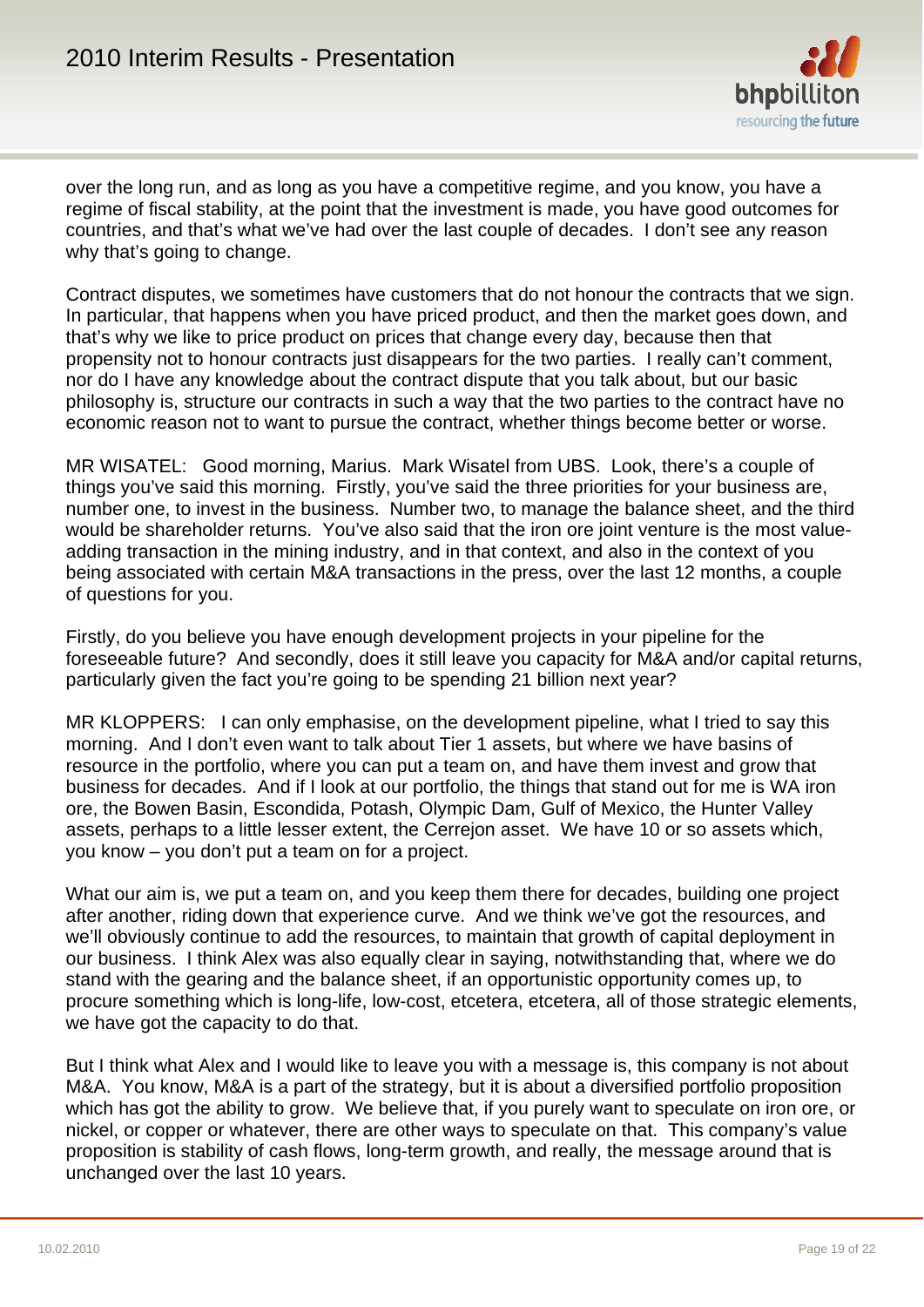

MR HARRIWELL: Mike Harriwell from VBY. Just following up on Neil's questions. What is up for negotiation with respect to iron ore, given that you've said you don't want to sign any more long-term – or annual price contracts? Given that you're able to move to spot for those – that 46 percent, is there a negotiation where the customers have any power at all to push you back to a long-term contract on those items, or have you actually moved, or – what is the negotiation there?

And in terms of the oil and gas question also, in the old days, BHP seemed to have a problem allocating capital between the oil and gas division and base metals and minerals, because they were two different investment type – the whole nature of the investment was different. Is that still a problem within the organisation, and is it sort of a preference, maybe, to go to something more like gas, which looks more like a long-term mineral deposit, than the sort of crude oil business does?

MR KLOPPERS: On the negotiations, again please don't quote me on the exact figures but we may have on the order of 100 million tonnes of benchmark contracts in the portfolio. Those contracts have to be renegotiated on an annual basis and we are going to do in good faith, try and discover the market price forward looking for the next 12 months, taking our cues basically from where the market clearing price is, because what the benchmark price is, it is an attempt to discover the supply demand conditions which will prevail over the next 12 months and we obviously now have a forward curve and a swap curve and multiple quoted prices to help us to discover that price, which will be our approach. We will scrupulously honour those contracts and the terms of those contracts as we always have. Again, I want to emphasise if you can ask our customers who are their best performing raw material supplier – I think that in the vast majority of cases they will say, "These guys stick to their contract" and so we will honour those contracts.

Really, what we have indicated as that – over many years is that that price formation, unfortunately, is stressful and we take months where you are in very heated discussion with your customers in order to try and discover that price, and if the market conditions are volatile, the conditions change while you are discussing, resetting that conversation constantly. It's tough. It works well when prices are constant, it works less well when things are going all over the place, particularly as we have seen over the last six months, or last nine months we moved from, I don't know, \$50 a tonne landed in China to \$130 today. It is very difficult to settle a price and for that reason our approach is, let's move to shorter pricing term contracts. We would love to sign longer term volume contracts priced on an index, we think there's a value proposition for the customer in having security of supply and knowing what quality will come, but our fallback is always to – if the customers prefer to not sign those contracts we will operate in this multiple hundred million tonne market clearing market and my expectation would be that we would much rather prefer to sell tonnes into that spot market than sign new benchmark contracts where we know we're just going to have a difficult negotiation.

On capex allocation, you should understand that the way we think about our port folio is not copper, coking coal, uranium and so on. We think 100 assets, multiple projects, which ones have got the best returns, the lowest risk and the best prospects. Those are the ones we do first. If it's in copper, it's in copper. If it's in met coal, it's in met coal. If it's in iron ore, it's in iron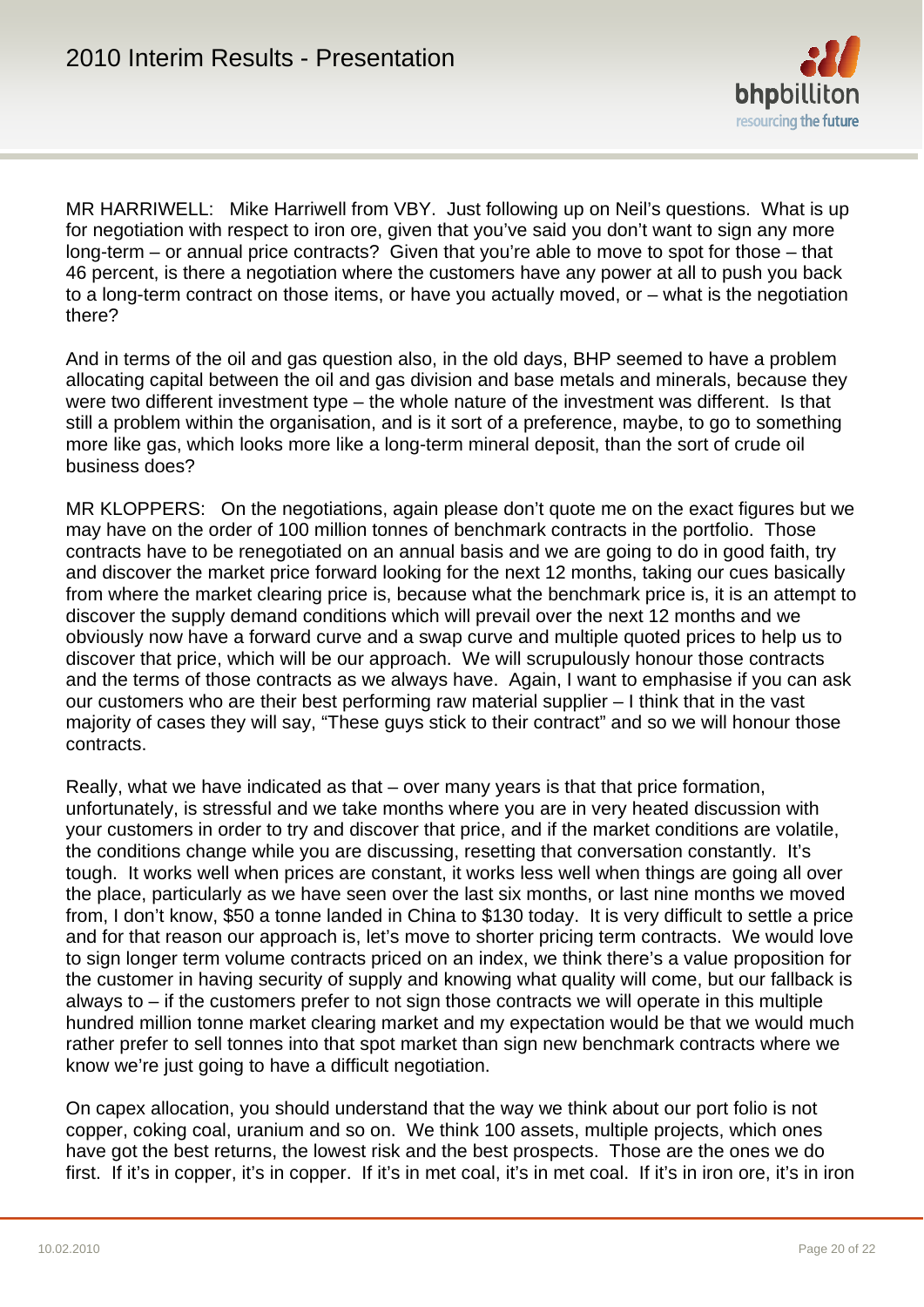

ore. If it's an energy, it's an energy. Over time, what that will tend to do is it will tend to – sometimes one product grows at the expense of another, but – we are comfortable with that. So I don't see it as a capital allocation between energy and minerals, I see it as what are the best projects in the portfolio.

Can I just go back to the telephone and if the operator can check for us if there are new questions.

OPERATOR: Certainly. The final question from the phone is from David George from JP Morgan. Go ahead, please.

MR GEORGE: Hi, Marius. Just in the event that the iron ore JV with Rio gets knocked back by the EU, is plan B just to press on independently with your own organic growth or is there other potential deal to be done with a smaller player that could deliver a smaller amount of synergies. I'm thinking FMG with its rail parallel to yours and its port capacity near yours.

MR KLOPPERS: I think Rio would tell you the same thing as I would tell you, which is that we have to run – both Tom and myself and our teams have to run our businesses today, running as if this JV does not happen, you know, so we have to take our expansion plans, they have to take their expansion plans, we've got to continue to run the businesses independently as we work through the regulatory clearances. Now, I've given you every indication today that we continue to make progress, that we're very pleased with how the teams are getting along and so on, but there isn't certainty and therefore both parties are continuing to expand their mutual businesses and indeed the term sheet that we signed and the definitive agreements make provision for that.

Our first priority for that business is therefore to complete RGP5 and 6 on a stand alone basis and that's really the only two projects that I can comment on. Obviously opportunities obviously we are continuing to work Quantum 1 and 2, the outer harbour things and so on but the things we are working on today are the two things that we've put in the public domain and I wouldn't like to speculate beyond that. Operator, I don't know if there are any other questions on the phone?

OPERATOR: There are no further questions from the telephone.

MR KLOPPERS: Thanks. We will return to Sydney again. I'm assuming that nobody's shown up in London in the meantime, Alex?

MR VANSELOW: Just the cleaning lady, Marius.

MR KLOPPERS: Are there further questions there in Sydney? We have one more question in the front.

MR YOUNG: Hi Marius, Paul Young from Deutsche again. Question on your aluminium strategy, you mentioned that you hadn't approved any new projects in aluminium, yet I note that Global Alumina, your JV partner in Guinea has announced that pre-approval and preconstruction has begun on that refinery in Guinea. If you can just clarify that. And then